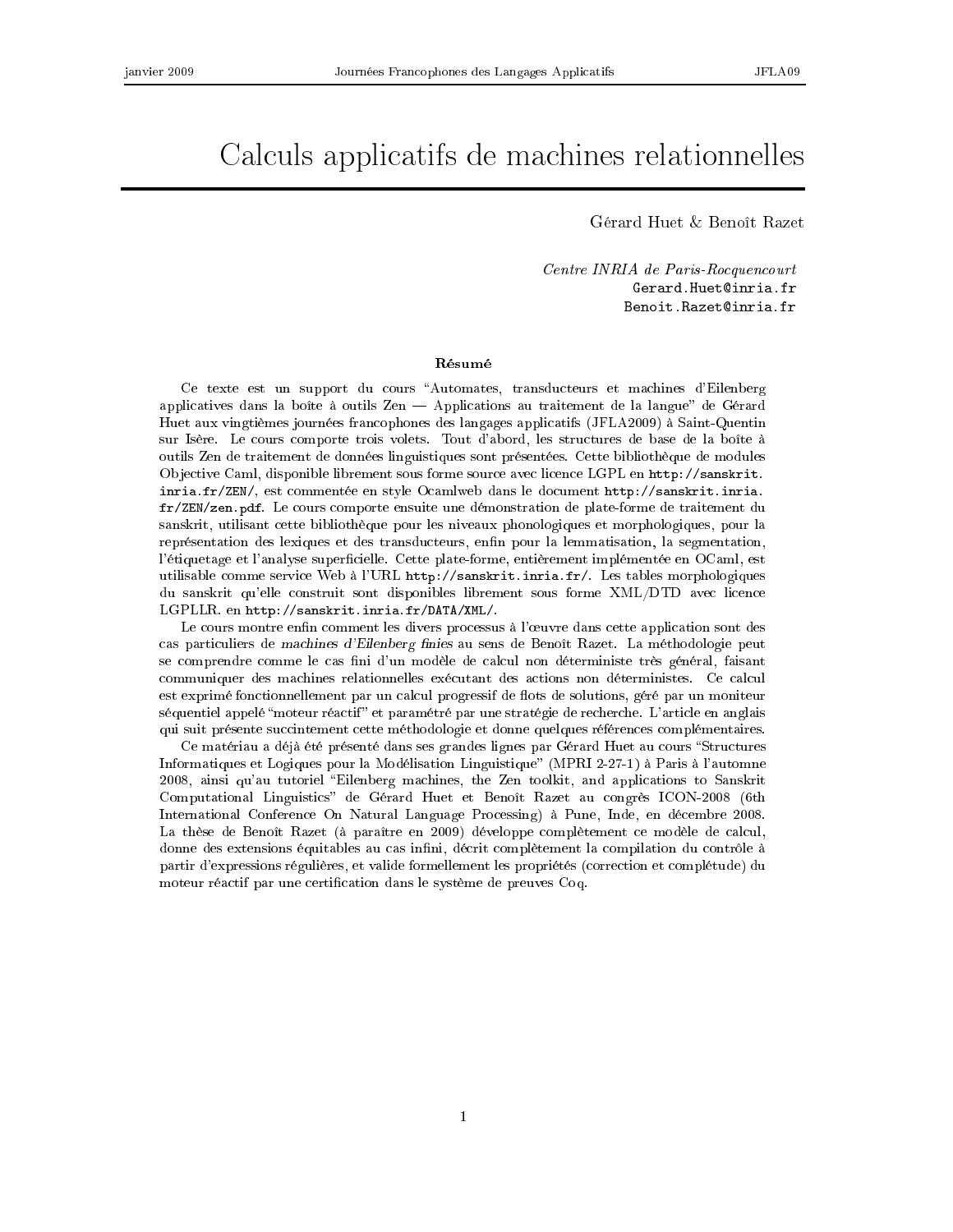# Computing with Relational Ma
hines

### **Abstract**

We give a quick presentation of the X-machines of Eilenberg, a generalisation of finite state automata suitable for general non-deterministic computation. Such machines omplement an automaton, seen as its ontrol omponent, with a omputation omponent over a data domain specified as an action algebra. Actions are interpreted as binary relations over the data domain, stru
tured by regular expression operations. We show various strategies for the sequential simulation of our relational ma
hines, using variants of the reaction engine. In a particular case of finite machines, we show that bottom-up search yields an efficient complete simulator.

Relational machines may be composed in a modular fashion, since atomic actions of one ma
hine may be mapped to the hara
teristi relation of other relational ma
hines a
ting as its parameters.

The control components of machines is compiled from regular expressions. Several such translations have been proposed in the literature, that we briefly survey.

Our view of machines is completely applicative. They may be defined constructively in type theory, where the correctness of their simulation may be formally checked. From formal proofs in the Coq proof assistant, efficient functional programs in the Objective Caml programming language may be mechanically extracted.

Most of this material is extra
ted from the (forth
oming) Ph.D. thesis of Benoît Razet.

#### $1.1.$ Relational machines

We shall define a notion of abstract machine inspired from the work of Eilenberg (X-machines, presented in [8]). Our machines are non-deterministic in nature. They comprise a *control component*, similar to the transitions state diagram of a (non-deterministic) automaton. These transitions are labeled by a
tion generators. A
tion expressions over free generators, generalizing regular expressions from the theory of languages, provide a specification language for the control component of machines. A program, or action expression, compiles into control components according to various translations. Control omponents in their turn may ompile further into transition matri
es or other representations.

Our machines also comprise a *data component*, endowed with a relational semantics. That is, we interpret action generators by semantic attachments to binary relations over the data domain. These relations are themselves represented as fun
tions from data elements to streams of data elements. This appli
ative apparatus repla
es by lear mathemati
al notions the imperative omponents of traditional automata (tapes, reading head, counters, stacks, etc).

We shall now formalise these notions in a way which will exhibit the symmetry between control and data. First of all, we postulate a finite set  $\Sigma$  of parameters standing for the names of the primitive operations of the ma
hine, alled generators.

For the control component, we postulate a finite set  $S$  of states and a transition relation map interpreting each generator as a (binary) relation over  $S$ . This transition relation interpretation is usually presented currified as a transition function  $\delta$  mapping each state in S to a finite set of pairs  $(a, q)$  with a a generator and q a state. This set is implemented as a finite list of such pairs.

Finally, we select in  $S$  a set of initial states and a set of accepting states.

For the data component, we postulate a set  $D$  of data values and a computation relation map interpreting each generator as a (binary) relation over  $D$ . Similarly as for the control component, we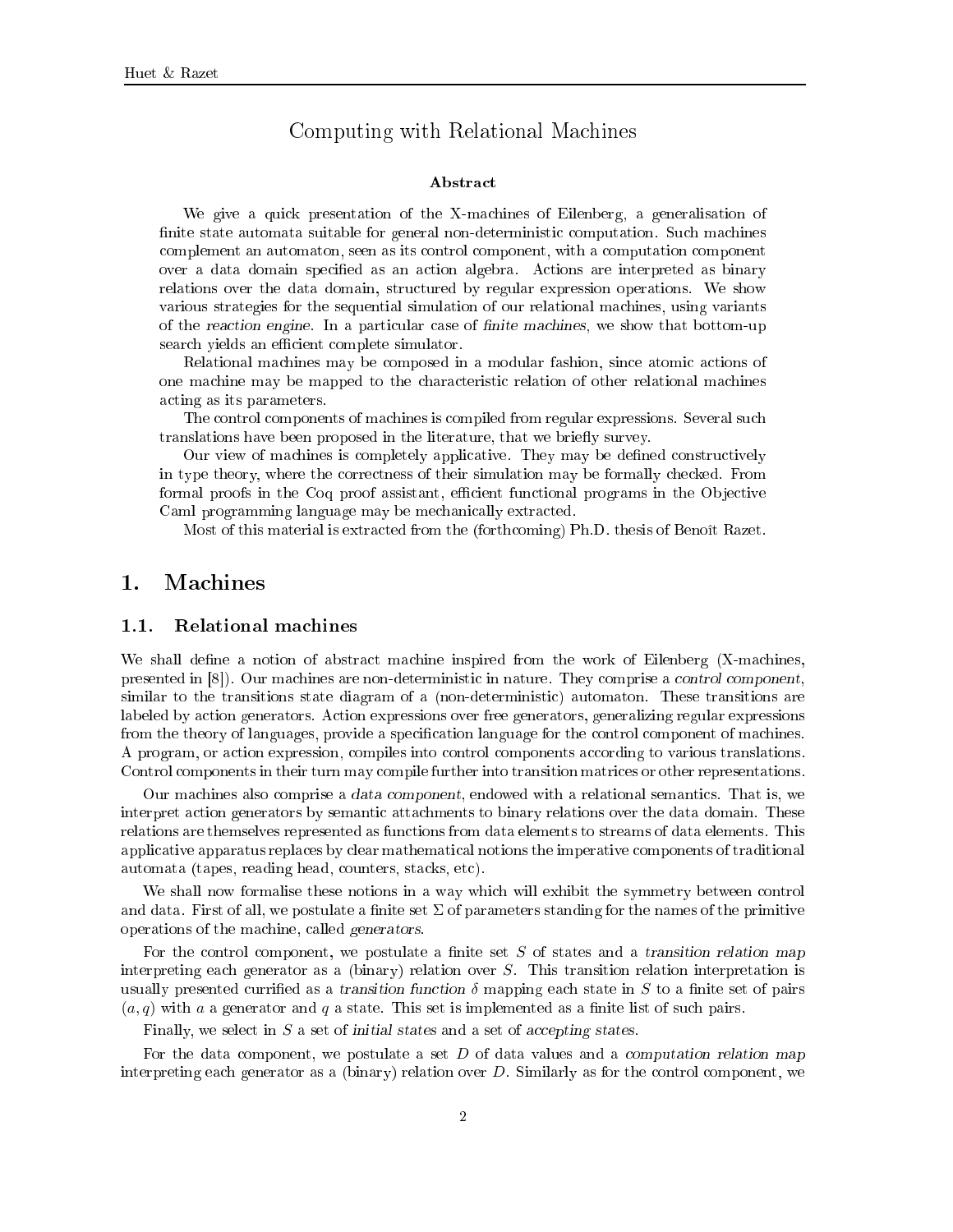shall currify this relation map as a *computation function* mapping each generator a in  $\Sigma$  to a function  $\rho(a)$  in  $D \to \varphi(D)$ . Now the situation is not like for control, since D and thus  $\varphi(D)$  may be infinite. In order to have a constructive characterization, we shall assume that  $D$  is recursively enumerable, and that each  $\rho(a)$  maps  $d \in D$  to a recursively enumerable subset of  $\wp(D)$ . We shall represent such subsets as progressively omputed streams of values, as we shall explain in due time.

## 1.2. Progressive relations as streams

We recall that a recursively enumerable subset of  $\omega$  is the range of a partial recursive function in  $\omega \to \omega$ , or equivalently it is either empty or the range of a (total) recursive function in  $\omega \to \omega$ . None of these two definitions is totally satisfying, since in the first definition we may loop on some values of the parameter, obliging us to dovetail the omputations in order to obtain a sequen
e of elements which enumerates completely the set, and in the second we may stutter enumerating the same element in multiple ways. This stuttering cannot be totally eliminated without looping, for instance for finite sets. Furthermore, demanding total functions is a bit illusory. It means either we restrict ourserves to a non Turingomplete algorithmi des
ription language (su
h as primitive re
ursive programs), or else we cannot decide the totality of algorithms demanded by the definition.

We shall here assume that our algorithmic description language is ML, i.e. typed lambda-calculus evaluated in call by value with a recursion operator, inductive types and parametric modules. More precisely, we shall present all our algorithms in the Objective Caml implementation.

In this framework we may define computable streams over a parametric datatype data as follows:

```
type stream 'data =
[ Void
| Stream of 'data and delay 'data
ा
 ℄
and delay 'data = unit \rightarrow stream 'data;
```
This expresses that a stream of data values is either Void, representing the empty set, or else a pair Stream(d,f) with d of type data, and f a frozen stream value, representing the set  $\{d\} \cup F$ , where F may be computed as the stream  $f()$ , where () is syntax for the canonical element in type unit. Using this inductive parametric datatype, we may now define progressive relations by the following type:

type relation 'data = 'data  $\rightarrow$  stream 'data;

We now have all the ingredients to define the module signature of kernel machines:

```
module type EMK = sig
 type generator;
 t_{\rm eff} and define the t_{\rm eff}t_{\rm eff} is stated states;
 value transition: state \rightarrow list (generator \times state);
 value initial: list state;
 value accept: state \rightarrow bool;
 value semantics : generator \rightarrow relation data;
end;
```
In the following, we shall continue to use  $\Sigma$  (resp. D, S,  $\delta$ ,  $\rho$ ) as shorthand for generator (resp. date, state, transition, semantics). We also write I for initial and T for the set of accepting states (for which the predicate accept is true).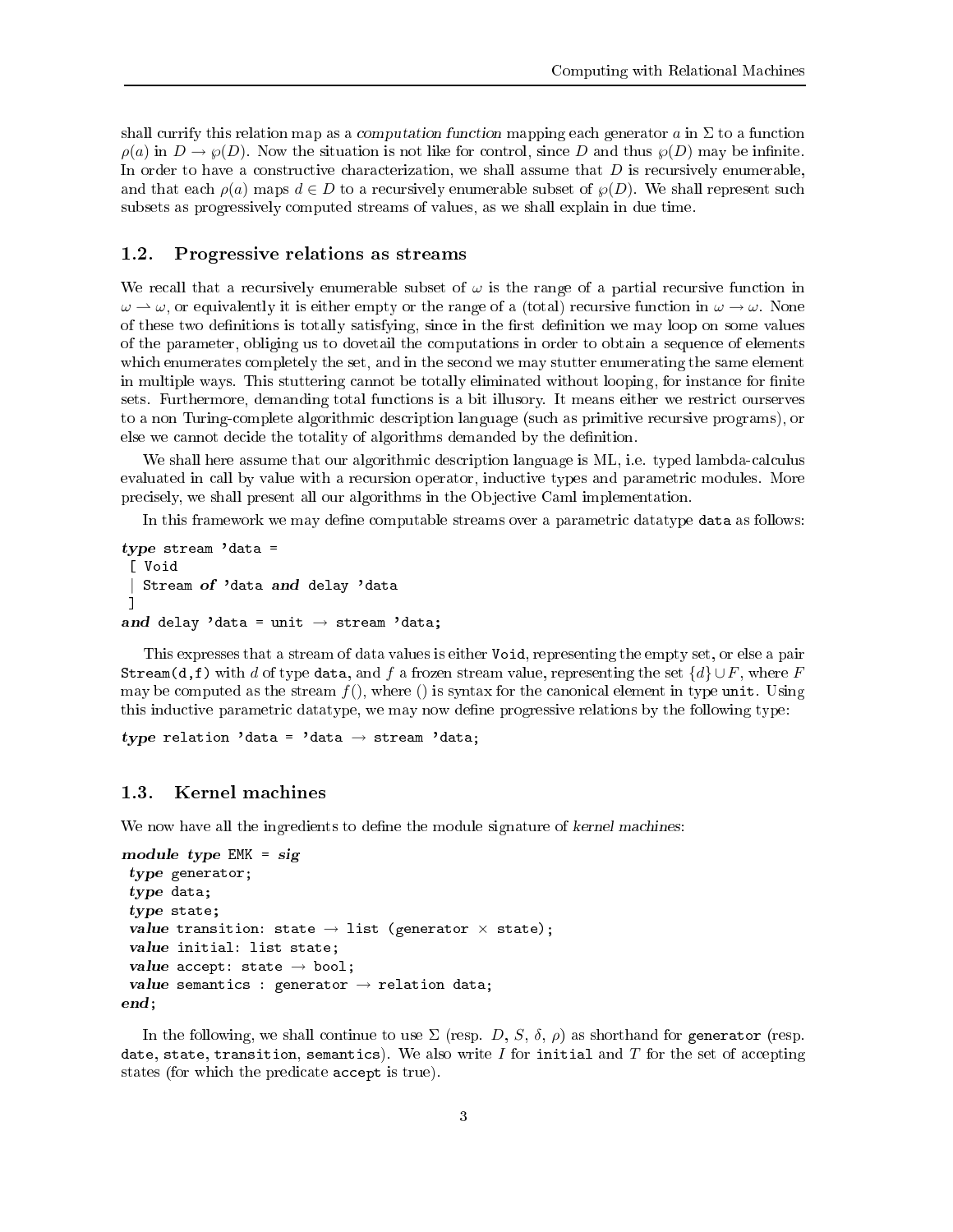A machine is like a blackbox, which evolves through series of non-deterministic computation steps. At any point of the computation, its status is characterized by the pair  $(s, d)$  of its current state  $s \in S$ and its current data value  $d \in D$ . Such a pair is called a cell.

A computation step issued from cell  $(s, d)$  consists in choosing a transition  $(a, s') \in \delta(s)$  and a value  $d' \in \rho(a)(d)$ . If any of these choices fails, because the corresponding set is empty, the machine is said to be blocked; otherwise, the computation step succeeds, and the machine has as status the new cell  $(s', d')$ . We write  $(s, d) \stackrel{a}{\rightarrow} (s', d')$ .

A *computation path* consists of such computations steps:

$$
(s_0, d_0) \stackrel{a_1}{\rightarrow} (s_1, d_1) \stackrel{a_2}{\rightarrow} (s_2, d_2) \dots \stackrel{a_n}{\rightarrow} (s_n, d_n)
$$

The computation is said to be accepting whenever  $s_0 \in I$  and  $s_n \in T$ , in which case we say that the machine accepts input  $d_0$  and computes output  $d_n$ . Remark that  $(d_0, d_n)$  belongs to the graph of the composition of relations labeling the path:  $\rho(a_1) \circ \rho(a_2) \circ ... \rho(a_n)$ .

We have thus a very general model of relational calculus. Our machines compute relations over the data domain  $D$ , and we shall thus speak of  $D$ -machines. The "machine language" has for instructions the a
tion generators. A
tions ompose by omputation. Furthermore, a high level programming language for relational calculus may be designed as an action calculus. The obvious point of departure for this calculus is to consider regular expressions, in other words the free Kleene algebra generated by the set of generators. We know from automata theory various translations from regular expressions to finite-state automata. Every such translation gives us a compiler of our action algebra into the control components of our machines:  $S$ ,  $\delta$ , I and T. The data components, D and  $\rho$ , offer a clean mathematical abstraction over the imperative paraphernalia of classical automata: reading heads, tapes, et
. And we get immediately a programming language enri
hing the ma
hine language of primitive actions by composition, iteration, and choice.

Indeed, a finite automaton over alphabet  $\Sigma$  is readily emulated by the machine with generator set  $\Sigma$  having its state transition graph as its control component, and having for data domain the free monoid of actions  $\Sigma^*$ . Each generator a is interpreted in the semantics as the (functional) relation  $\rho(a) = L_a^{-1} =_{def} \{(a \cdot w, w) \mid w \in \Sigma^*\}$  which "reads the input tape". And indeed the language recognized by the automaton is retrieved as the composition of actions along all accepting computations. Here the data computation is merely a trace of the different states of the "input tape".

This example is a simple one, and data computation is deterministic, since  $\rho(a)$  is a partial function. We may say that such a machine is "data driven". Control will be deterministic too, provided the underlying automaton is deterministic, since every  $\delta(s)$  will then have a unique non-blocking transition. But remark that the same control component may be associated with different semantics. For instance, with  $\rho(a) = R_a =_{def} \{(w, w \cdot a) \mid w \in \Gamma^*\},$  the machine will enumerate with its accepting computations the regular language re
ognized by the automaton.

Let us now turn towards the action calculus.

### 2. **Actions**

Actions may be composed. We write  $A \cdot B$  for the composition of actions A and B. This corresponds to the omposition of the underlying relations.

Actions may be iterated. We write  $A^+$  for the iteration of action A. This corresponds to the transitive losure of the underlying relation. We postulate an identity a
tion 1 orresponding to the underlying identity relation.

Actions may be summed. We write  $A + B$  for the sum of actions A and B. This corresponds to the union of the underlying relations. We note  $A^*$  for  $1 + A^+$ . We also postulate an empty action 0.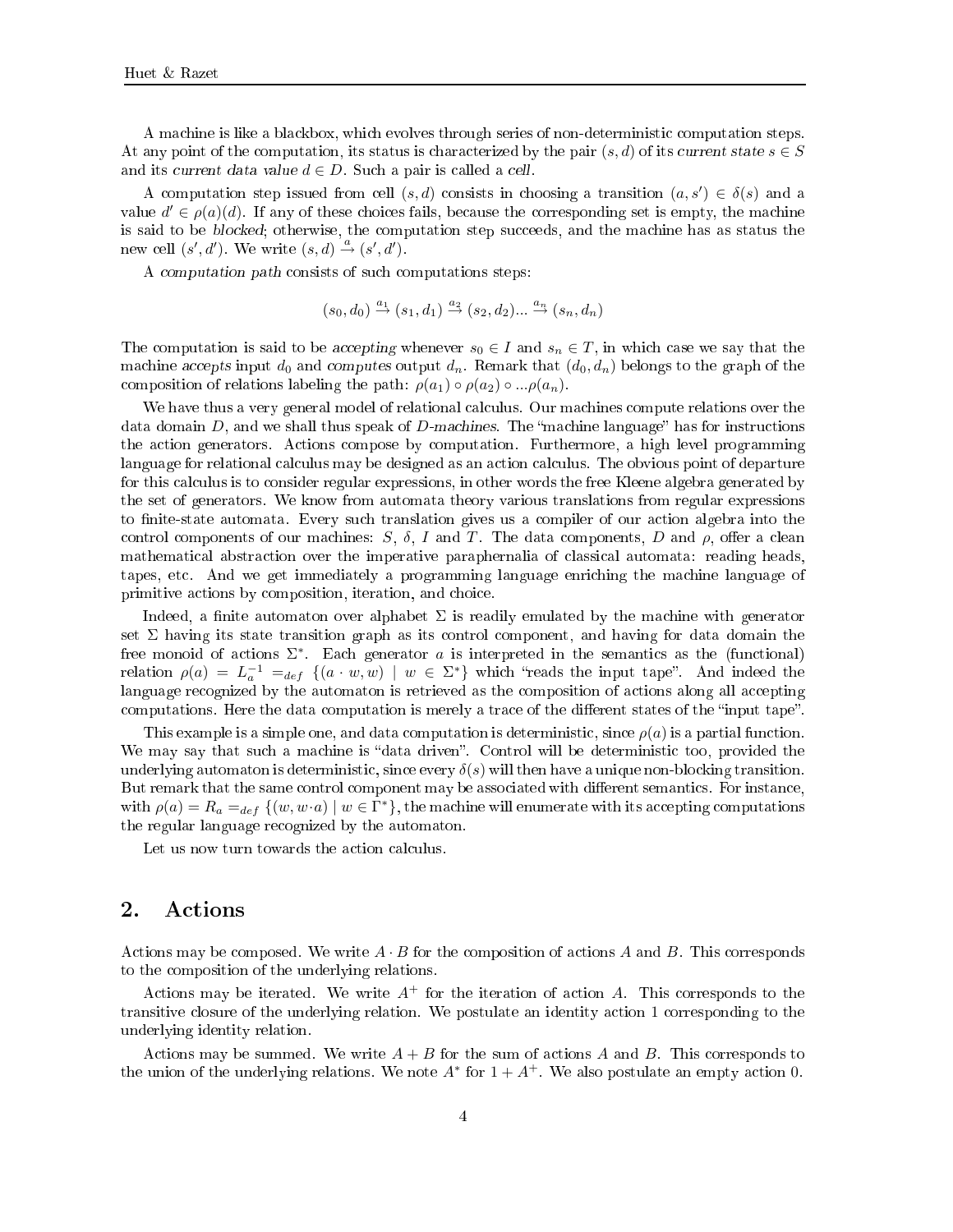The algebraic structure of actions is that of a composition monoid:

$$
(A \cdot B) \cdot C = A \cdot (B \cdot C)
$$

$$
A \cdot 1 = 1 \cdot A = A
$$

and for union, an idempotent abelian monoid:

$$
(A + B) + C = A + (B + C)
$$

$$
A + B = B + A
$$

$$
A + 0 = 0 + A = A
$$

$$
A + A = A
$$

verifying distributivity:

$$
A \cdot (B + C) = A \cdot B + A \cdot C
$$

$$
(A + B) \cdot C = A \cdot C + B \cdot C
$$

$$
A \cdot 0 = 0 \cdot A = 0
$$

and thus, so far actions form an idempotent semiring. Defining  $A \leq B =_{def} A + B = B$ , the partial ordering  $\leq$  makes the algebra of actions an upper semilattice.

As for iteration (which will be interpreted over relations by transitive-reflexive closure), we follow Pratt [15] in adding implications between actions, in order to get an algebraic variety (as opposed to Kleene algebras, which only form a quasi variety, i.e. need conditional identities for their complete axiomatisation). Thus we postulate  $\leftarrow$  and  $\rightarrow$ , corresponding to relational semi-complements:

$$
\rho \to \sigma = \{(v, w) \mid \forall u \ u\rho v \Rightarrow u\sigma w\}
$$

$$
\sigma \leftarrow \rho = \{(u, w) \mid \forall v \ w\rho v \Rightarrow u\sigma v\}
$$

and we axiomatise actions as residuation algebras, following Kozen [14]:

$$
A \cdot C \leq B \Leftrightarrow C \leq A \to B
$$
  

$$
C \cdot A \leq B \Leftrightarrow C \leq B \leftarrow A
$$

or alternatively we may repla
e these two equivalen
es by the following equational axioms:

$$
A \cdot (A \to B) \le B
$$
  
\n
$$
(B \leftarrow A) \cdot A \le B
$$
  
\n
$$
A \to B \le A \to (B + C)
$$
  
\n
$$
B \leftarrow A \le (B + C) \leftarrow A
$$
  
\n
$$
A \le B \to (B \cdot A)
$$
  
\n
$$
A \le (A \cdot B) \leftarrow B
$$

We may now get Pratt's action algebras by axiomatizing iteration as pure induction:

$$
1 + A + A^* \cdot A^* \le A^*
$$

$$
(A \to A)^* = A \to A
$$

$$
(A \leftarrow A)^* = A \leftarrow A
$$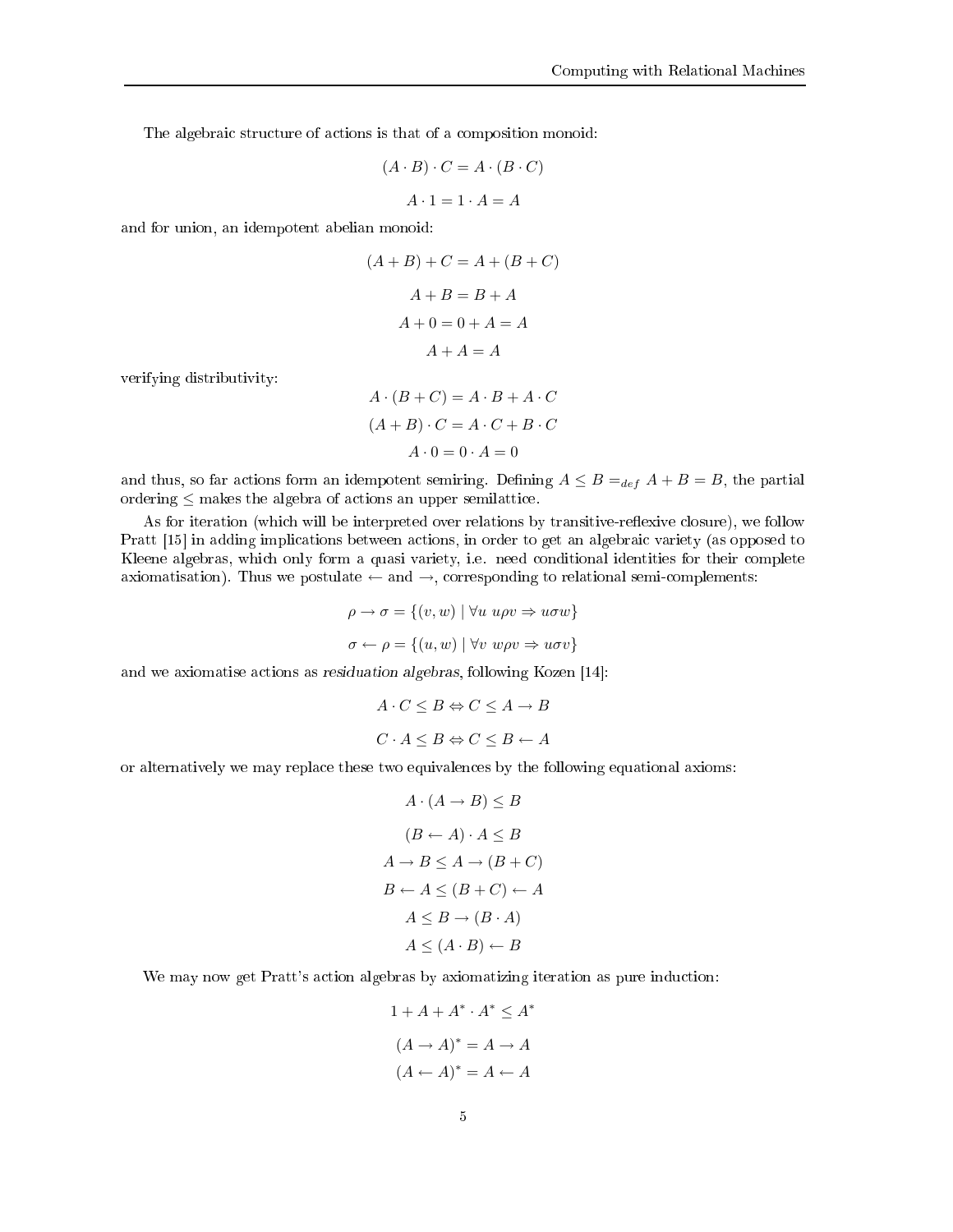The residuation/impli
ation operations may be seen as the right interpolants to extend conservatively Kleene algebras to the variety of action algebras. Regular expressions and their compilation extend gracefully to action expressions, and the residuation operations correspond to Brzozowki's derivatives.

Furthermore, following Kozen  $[14]$ , we may wish to enrich our actions with a multiplicative operation ∩, orresponding to relation interse
tion, verifying lower semilatti
e axioms:

$$
(A \cap B) \cap C = A \cap (B \cap C)
$$

$$
A \cap B = B \cap A
$$

$$
A \cap A = A
$$

and completing to a lattice structure with:

$$
A + (A \cap B) = A
$$

$$
A \cap (A + B) = A
$$

obtaining thus Kozen's a
tion latti
es, the right stru
ture for matrix omputation.

We remark that such structures go in the direction of logical languages, since union, intersection and residuation laws are valid Heyting algebras axioms. We are still far from the omplete Boolean algebra stru
ture of relations, though.

#### 3. Behaviour and interfaces

We recall that we defined above the accepting computations of a machine, and for each such computation its compound action, obtained by composing the generating relations of each computation step. Let us call behaviour of a machine  $\mathcal M$  the set of all such compound actions, noted  $|\mathcal M|$ .

Now we define the *characteristic relation* of a machine  $M$  as the union of the semantics of its behaviour:

$$
||\mathcal{M}|| = \bigcup_{a \in |\mathcal{M}|} \rho(a)
$$

Characteristic relations are the relational interpretation over the data domain  $D$  of the action langage recognized by the underlying automaton. They allow us to compose our machines in modular fashion.

### 3.1. Modular onstru
tion of ma
hines

Now that we understand that a  $D$ -machine implements a relation over  $D$ , we may compose machines vertically, as follows. Let A be a (non-deterministic) automaton over alphabet  $\Sigma$ , and for every  $a \in \Sigma$ let  $\mathcal{N}_a$  be a D-machine over some generator set  $\Sigma_a$ . We may now turn A into a D-machine over generator set  $\Sigma$  by taking A as its control component, and extending it by a data component having as semantics the function mapping  $a \in \Sigma$  to  $||\mathcal{N}_a||$ .

We may thus construct large machines from smaller ones computing on the same data domain. A typical example of application for computational linguistics is to do morphological treatment (such as segmentation and tagging of some corpus) in a lexicon-directed way. The alphabet  $\Sigma$  defines the lexical categories or parts of speech, each machine  $\mathcal{N}_a$  implements access to the lexicon of category  $a$ , the automaton  $A$  defines the morphological geometry, and the composite machine  $M$  implements a lexicon-directed parts-of-speech tagger. By appropriate extension of the lexicon machines  $\mathcal{N}_a$ , morphophonemic treatment at the junction of the words may be effected, such as complete sandhi analysis for Sanskrit  $[11, 12]$ .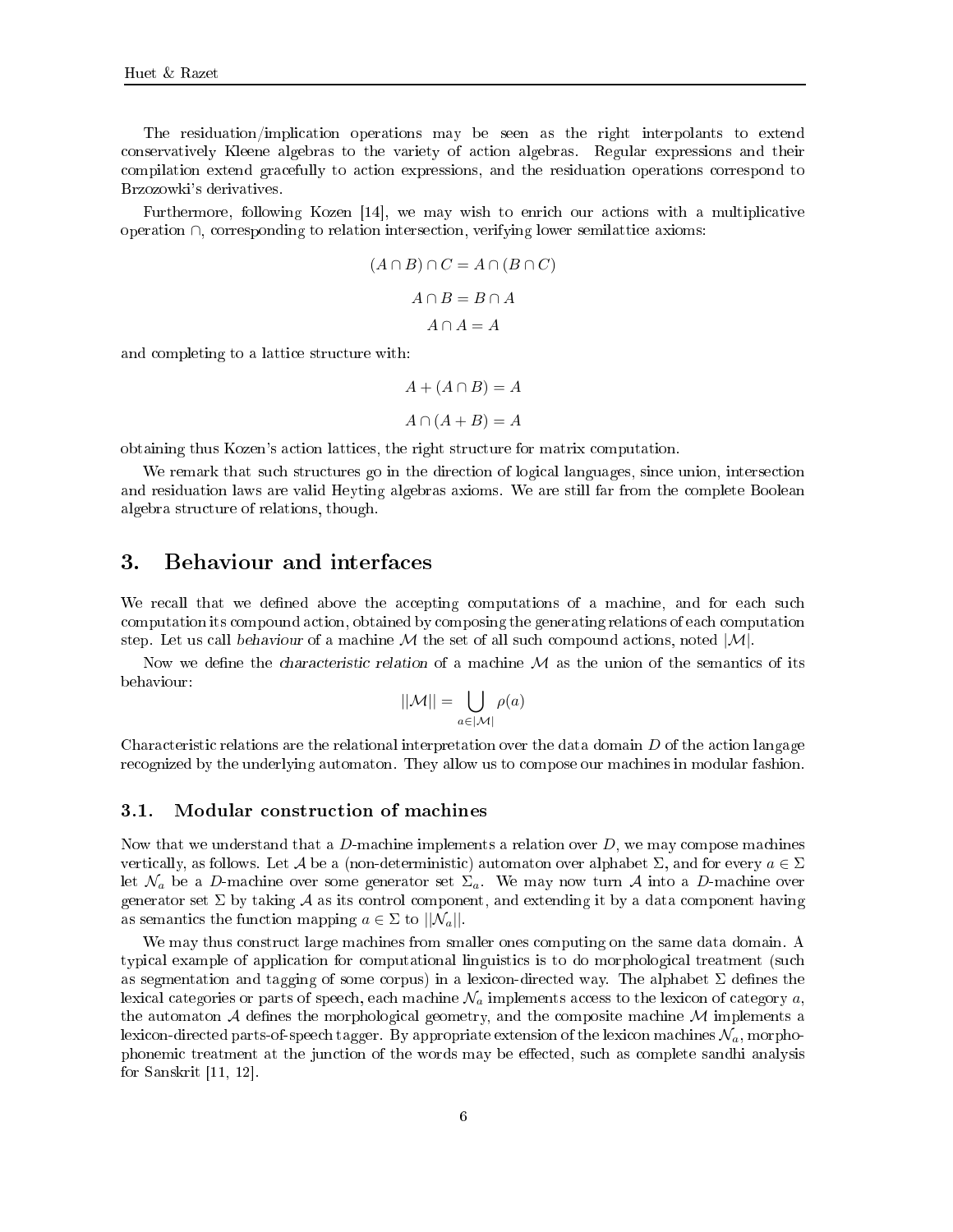#### $3.2.$ **Interfaces**

What we described so far is the Eilenberg machine kernel, consisting of its control and data elements. We may complete this description by an interface, composed of an input domain  $D_$ , an output domain  $D_+$ , an input relation  $\phi_-$  and an output relation  $\phi_+$ . A machine M completed by this interface I defines a relation  $\phi(M,I): D_- \to D_+$  by composition:

$$
\phi(M,I)=\phi_-\circ||\mathcal{M}||\circ\phi_+
$$

#### 4. Finite ma
hines 4.

We shall now present an important special case of machines which exhibit a finite behaviour.

The relation  $\rho: D \to D'$  is said to be locally finite if for every  $d \in D$  the set  $\rho(d)$  is finite. The machine M is said locally finite if every relation  $\rho(a)$  is locally finite [9]. The machine M is said n÷therian if all its omputations are nite in length.

We remark that a machine is notherian when its data domain  $D$  is a well-founded ordering for the order relation  $>$  generated by:

$$
d > d' \iff \exists a \in \Sigma \ d' \in \rho(a)(d)
$$

Indeed, if there existed an infinite computation, there would exist an infinite sub-sequence going through the same state. But the onverse is not true, sin
e a ma
hine may terminate for a reason depending of its ontrol.

Finally, we say that a machine is *finite* if it is locally finite and noetherian.

We say that a machine is sequential  $[8]$  iff for each cell value  $(s, d)$  occurring in a computation there exists at most one computation transition issued from it, i.e. if  $\delta(s)$  is a set of pairs  $\{(\rho_1, s_1), (\rho_2, s_2), ... (\rho_n, s_n)\}\$  such that for at most one  $1 \leq k \leq n$  the set  $\rho_k(d)$  is non empty, and if such k exists then  $\rho_k(d)$  is a singleton. This condition demands that on one hand the transition relation of the underlying automaton is a partial function, that is the automaton must be deterministic, and on the other hand that the relations leading out of a state s be partial functions over the subset of  $D$ which is reachable by computation leading to s. We remark that a sequential machine may nevertheless generate several solutions, sin
e a terminal ell is not ne
essarily blo
king further omputation.

### 4.1. Examples

### 4.1.1. Non deterministic finite automata

Let us consider a non-deterministic automaton A with parameters  $(S, I, T, \delta)$ . We construct an Eilenberg machine M solving the word problem for the rational language  $|\mathcal{A}|$  recognized by the automaton. M has  $\Sigma$  for generating set, and it takes A for its control component. For the data component, we take  $D = \Sigma^*$ , and the semantics is  $\rho(a) = L_a^{-1} =_{def} \{ (a \cdot w, w) \mid w \in \Sigma^* \}$ , as explained above.

We may check that  $\rho(w) = 1$  iff  $w \in |\mathcal{A}|$ . It is easy to check that M is finite, since data decreases in length, and semantics is a partial function. When  $A$  is a deterministic automaton,  $M$  is a sequential ma
hine.

Another machine with the same control component may be defined to enumerate all the words in set  $|\mathcal{A}|$ . In general it will neither be finite, nor sequential.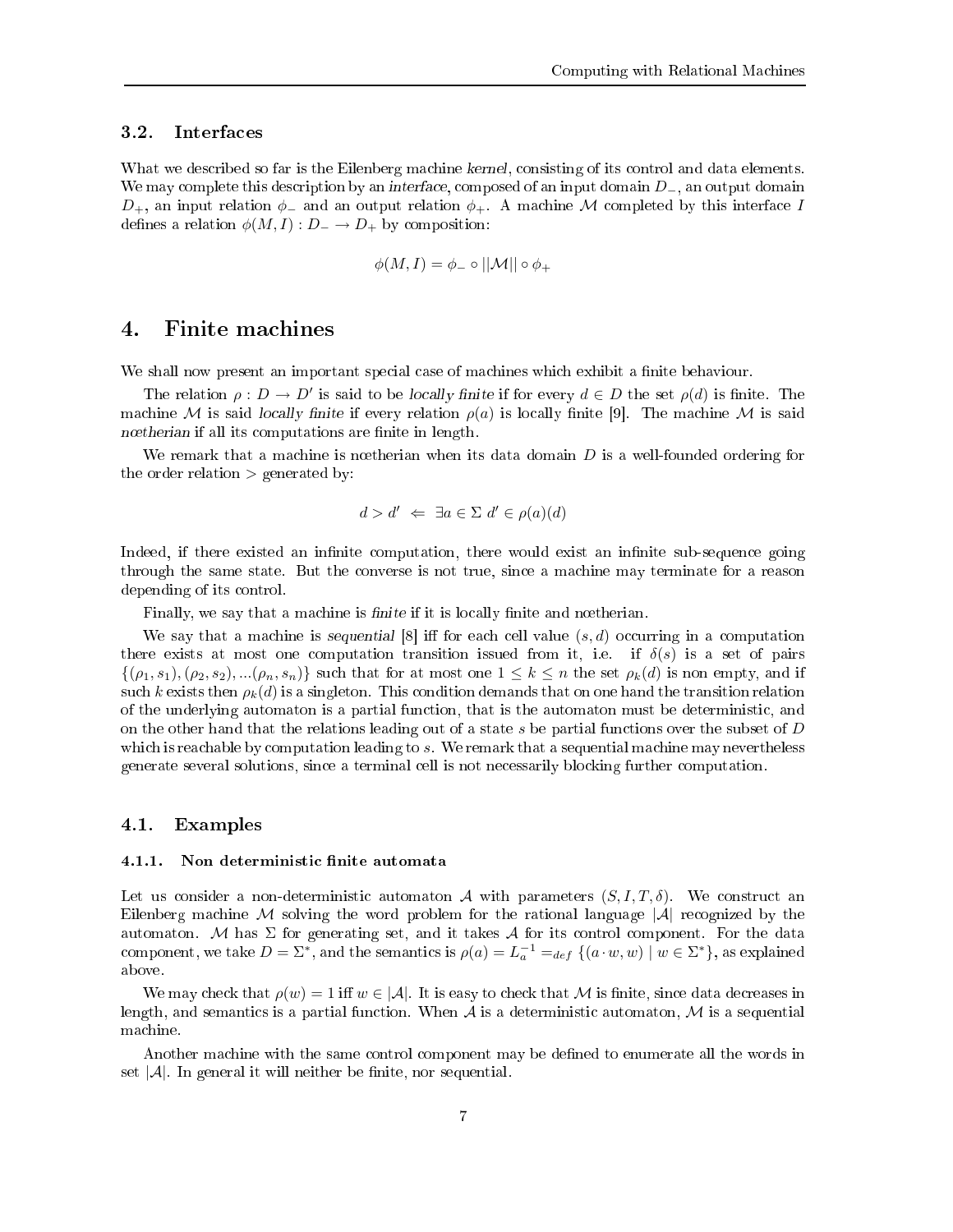### 4.1.2. Rational transdu
ers

Let  $\Sigma$  and  $\Gamma$  be two finite alphabets. A transducer  $A : \Sigma \Rightarrow \Gamma$  is similar to a (non-deterministic) automaton, whose transitions are labeled with pairs of words in  $D = \Sigma^* \times \Gamma^*$ . Let  $\Omega$  be the (finite) set of labels occurring as labels of the transitions of A. The transition graph of A may thus be considered as an ordinary non-deterministic automaton over generator alphabet  $\Omega$ , and constitutes the control omponent of the ma
hines we shall dene to solve various transdu
tions tasks.

We recall that a transducer "reads its input" on an input tape representing a word in  $\Sigma^*$  and "prints its output" on an output tape representing a word in  $\Gamma^*$ . On transition  $(w, w')$  it reads off w on the input tape, and if successful appends  $w'$  to its output tape. If by a succession of transitions starting from an initial state with input  $i$  and empty output it reaches an accepting state with empty input and output *o*, we say that  $(i, o)$  belongs to the rational relation in  $\Sigma \Rightarrow \Gamma$  recognized by the transducer  $\mathcal{A}$ , which we shall write  $|\mathcal{A}|$ . We shall now solve various decision problems on  $|\mathcal{A}|$  using machines which use  $A$  for control and  $D$  for data, but replace the tapes by various semantic functions:

- 1. Recognition. Given  $(w, w') \in D$ , decide whether  $(w, w') \in |\mathcal{A}|$ .
- 2. Synthesis. Given  $w \in \Sigma^*$ , compute its image  $|\mathcal{A}|(w) \subset \Gamma^*$ .
- 3. Analysis. Given  $w \in \Gamma^*$ , compute the inverse image  $|\mathcal{A}^{-1}|(w) \subset \Sigma^*$ .

Recognition. The semantics  $\rho$  is defined by  $\rho(\sigma, \gamma) = L_{\sigma}^{-1} \times L_{\gamma}^{-1}$ . Like for ordinary automata we obtain a finite machine, provided the transducer has no transition labeled  $(\epsilon, \epsilon)$ , since at least one of the two lengths decreases. We choose as interface  $D_- = \Sigma^* \times \Gamma^*, \phi_- = Id_{\Sigma^* \times \Gamma^*}, D_+ = 0, 1,$  $\phi_{+}(w, w') = 1$  iff  $w = w' = \epsilon$ .

Synthesis. The semantics  $\rho$  is defined by  $\rho(\sigma, \gamma) = L_{\sigma}^{-1} \times R_{\gamma}$ , with  $R_{\gamma} =_{def} \{(w, w \cdot \gamma) \mid w \in \Gamma^*\}.$ We choose as interface  $D_ - = \Sigma^*$ ,  $\phi_- = \{(w, (w, \epsilon)) \mid w \in \Sigma^*\}$ ,  $D_+ = \Gamma^*$ ,  $\phi_+ = \{(\epsilon, w'), w'\} \mid w' \in \Gamma^*\}$ . We get  $|A| = \phi_- \circ ||M|| \circ \phi_+$ . Such a machine is locally finite, since relations  $L_{\sigma}^{-1}$  and  $R_{\gamma}$  are partial functions. However, it may not be nœtherian, since there may exist transitions labeled with actions  $(\epsilon, w)$ . Actually the machine is nœtherian iff cycles of such transitions do not occur, iff the set  $|\mathcal{A}|(w)$ is finite for every  $w \in \Sigma^*$  [16].

Analysis. Symmetric to synthesis, replacing  $L_{\sigma}^{-1}$  by  $R_{\sigma}$  and  $R_{\gamma}$  by  $L_{\gamma}^{-1}$ .

### 4.1.3. Ora
le ma
hines

Let D be an arbitrary set, and P an arbitrary predicate over D. We consider the relation  $\rho$  over D defined as the restriction of identity to the data elements verifying P:  $\rho(d) = \{d\}$  if  $P(d)$ ,  $\rho(d) = \emptyset$ otherwise. We define in a canonical way the machine whose control component is the automaton  $A$ with two states  $S = \{0, 1\}$ ,  $I = \{0\}$  and  $T = \{1\}$ , and transition function  $\delta$  defined by  $\delta(0) = \{(\rho, 1)\}$ and  $\delta(1) = \emptyset$ . This machine is a sequential finite machine, that decides in one computational step whether its input verifies P. Our restriction of Eilenberg machines to computable relations limits such ora
les to re
ursive predi
ates, but of arbitrary omplexity. More generally, our ma
hines re
ursively enumerate arbitrary recursively enumerable sets, and are therefore Turing complete.

#### Reactive engine 5.

We may simulate the computations of a finite Eilenberg machine by adapting the notion de reactive engine of the Zen library [10, 11, 12, 16℄.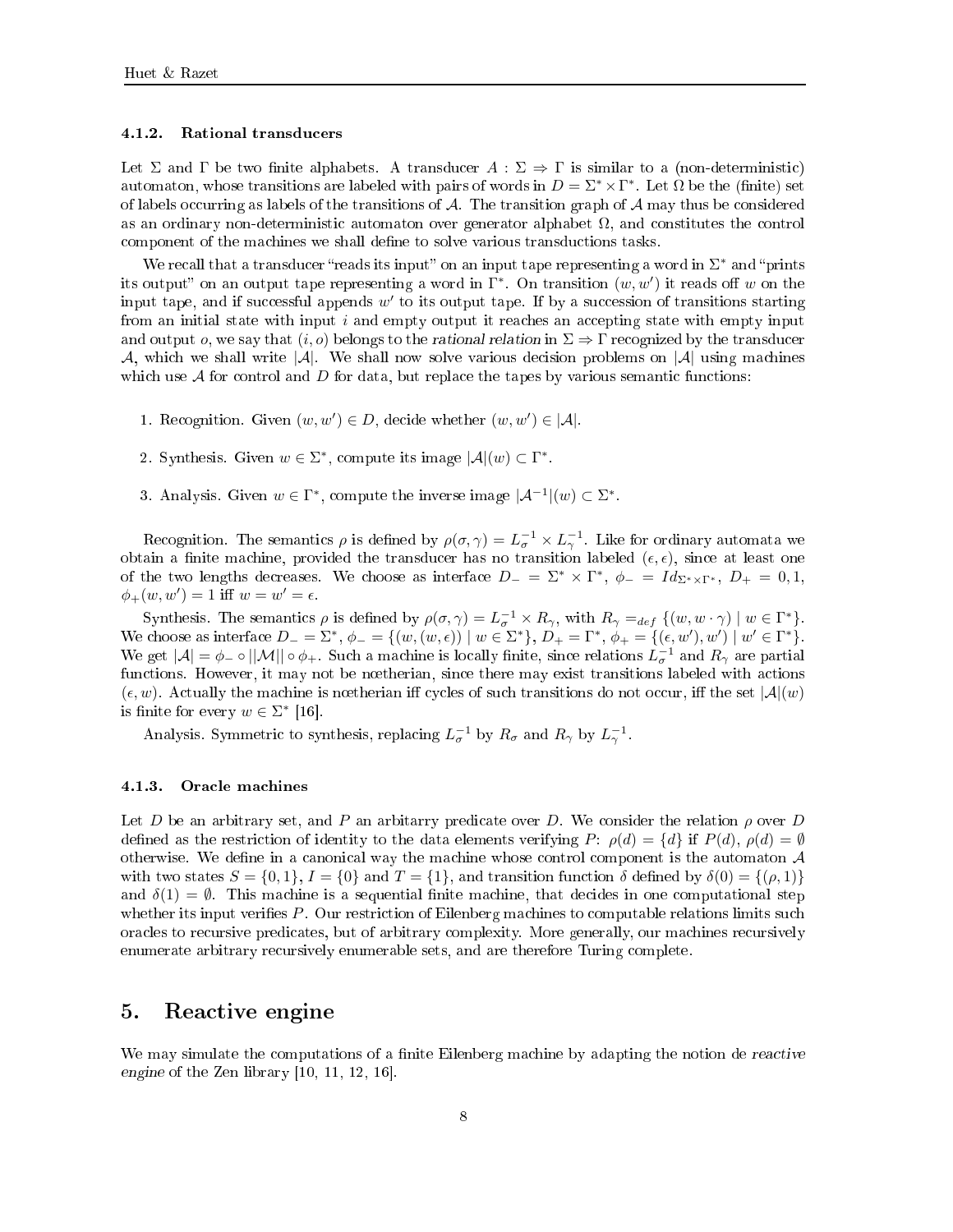#### $5.1.$ The depth-first search reactive engine

```
module Engine (Ma
hine: EMK) = stru
t
open Ma
hine;
type choice = list (generator \times state);
(* We stack backtrack choice points in a resumption *)
type ba
ktra
k =
 [ React of data and state
 | Choose of data and choice and delay data and state
\mathbf{I}℄
and resumption = list ba
ktra
k;
(* The 3 internal loops of the reactive engine *)(* react: data \rightarrow state \rightarrow resumption \rightarrow stream data *)
value re
 rea
t d q res =
 let 
h = transition q in
 (* we need to 
ompute [
hoose d 
h res℄ but first
     we deliver data [d] to the stream of solutions when [q] is accepting *)
 if a contract of the contract of the contract of the contract of the contract of the contract of the contract of the contract of the contract of the contract of the contract of the contract of the contract of the contract 
    then Stream d (fun () \rightarrow choose d ch res) (* Solution d found *)
(* choose: data \rightarrow choice \rightarrow resumption \rightarrow stream data *)
 [[] \rightarrow \text{resume} \text{res}\begin{array}{rcl} \mid & \left[ \begin{array}{ccc} (g,~q') & : : & \text{rest} \end{array} \right] \rightarrow \textit{match} \textit{ semantics} \textit{ g } \textit{ d } \textit{ with} \end{array}[ Void \rightarrow choose d rest res
                  | Stream d' del \rightarrow react d' q' [ Choose d rest del q' :: res ]
                  \mathbf 1\mathbf l(* The s
heduler whi
h ba
ktra
ks in depth-first exploration *)
(* resume: resumption \rightarrow stream data *)
and resume res =\lceil \; \lceil \; \rceil \; \rightarrow \; \texttt{Void}\mid [ React d q :: rest ] \rightarrow react d q rest
 \vert [ Choose d ch del q' :: rest ] \rightarrowmate die () with (* we wij stat the delayed stream of stream of )
   [ Void \rightarrow choose d ch rest (* finally we look for next pending choice *)
   | Stream d' del' \rightarrow react d' q' [ Choose d ch del' q' :: rest ]
   \exists\mathbf{I};
(* Note that these are just loops, since the recursive calls are terminal *)
```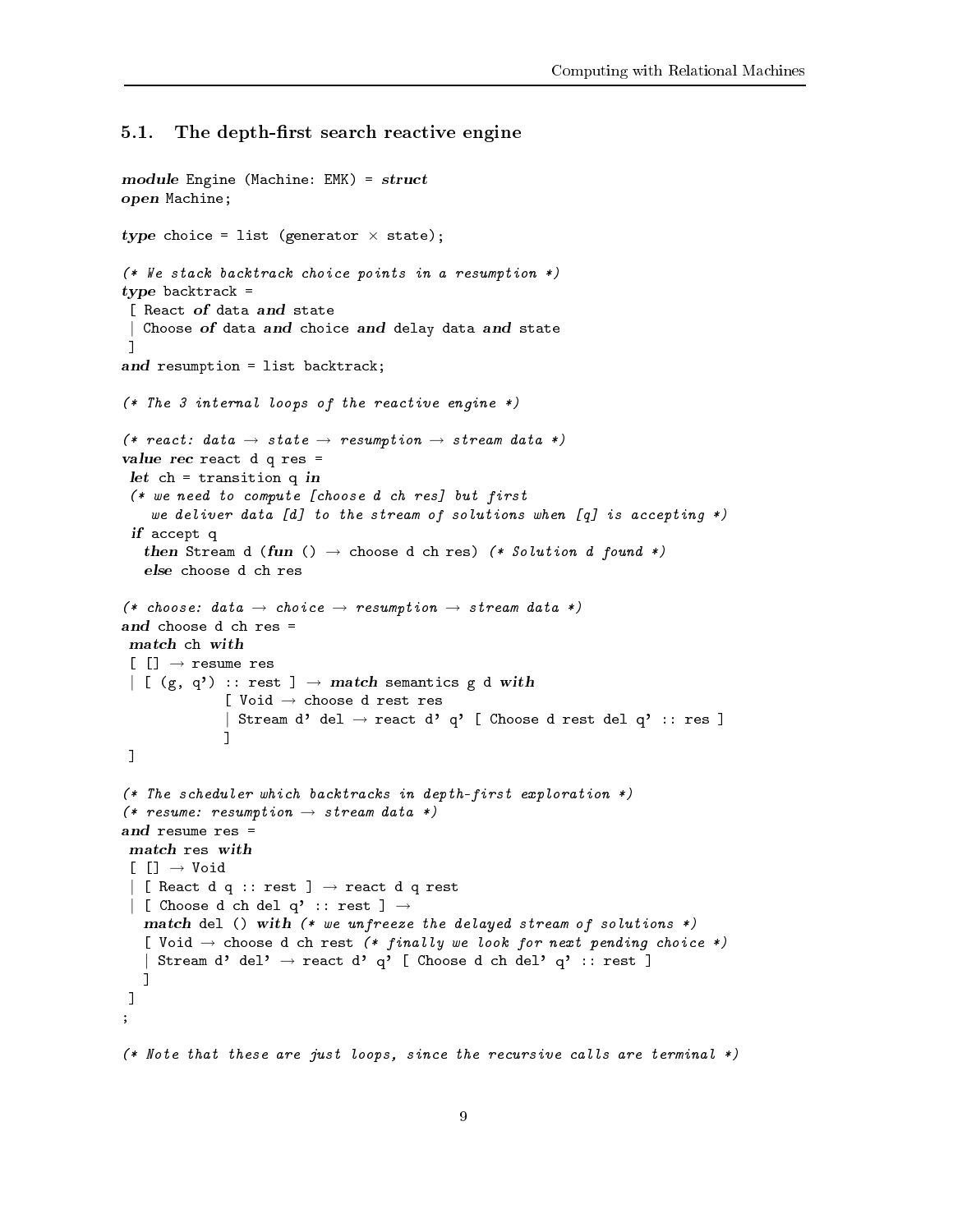```
(* Simulating the 
hara
teristi
 relation: relation data *)
 . . . . . . . . . . . . . . .
 [[] \rightarrow acc\begin{bmatrix} q : : \text{rest} \end{bmatrix} \rightarrow \text{init\_res rest} [ React d q :: acc ]
  -resume (init_res initial [])
,
```

```
end; (* module Engine *)
```
open Eilenberg;

open Resumption;

## 5.2. Corre
tness, ompleteness, erti
ation

Benoît Razet showed in  $\left[17\right]$  a formal proof of correctness and completeness of the simulation of a finite machine by the above reactive engine. Furthermore, it is possible to extract mechanically from this proof ML algorithms identi
al to the ones we showed above.

#### $5.3.$ A General reactive engine, driven by a strategy

When a machine is not finite, and in particular when there are infinite computation paths, the bottomup engine above may loop, and the simulation is not omplete. In order to remedy this, we shall hange the fixed last-in first-out policy of resumption management, and replace it by a more general strategy given as a parameter of the ma
hine.

```
module Engine (Ma
hine: EMK) = stru
t
open Ma
hine;
type choice = list (generator \times state);
(*\n We separate the control choices and the data relation choices *)
type ba
ktra
k =
 [ React of data and state
  Choose of data and choice
  Relate of stream data and state
\overline{1}℄
;
```
Now resumption is an abstract data type, given in a module Resumption, passed as argument to the Strategy functor, generalizing a backtrack stack.

```
module Strategy (* resumption management *)
 (Resumption : sig
   type resumption;
   value empty: resumption;
   value pop: resumption \rightarrow option (backtrack \times resumption);
   value push: backtrack \rightarrow resumption \rightarrow resumption;
end =
 stru
t
```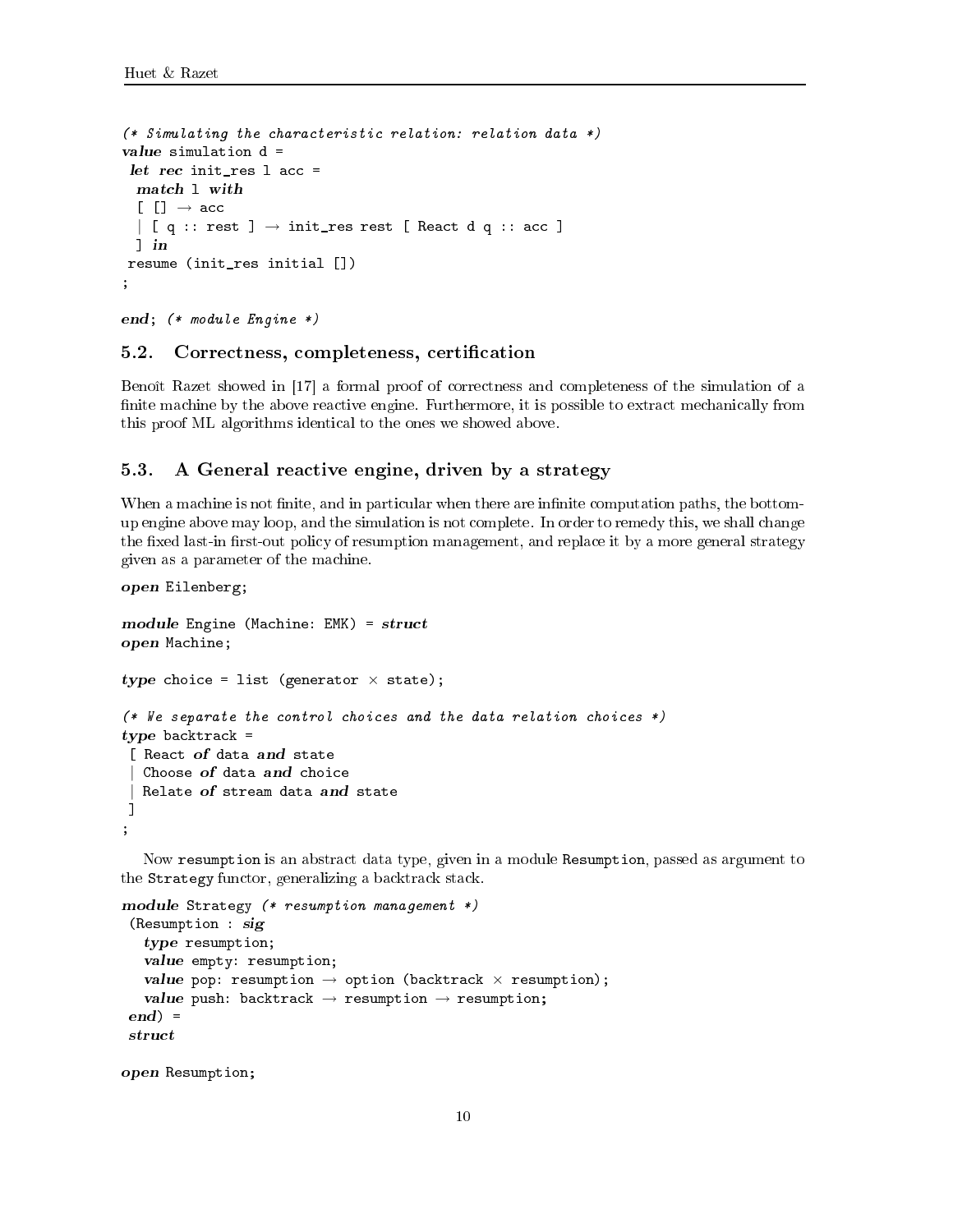Now we define a more parametric reactive engine, using an exploration strategy as parameter.

```
(* react: data \rightarrow state \rightarrow resumption \rightarrow stream data *)
value re
 rea
t d q res =
 let the transition of transition \mathcal{L}_\mathcal{A} and the transition \mathcal{L}_\mathcal{A} and transition \mathcal{L}_\mathcal{A}if a strong control of the found of the found of the found of the found of the found of the found of the found
    then Stream d (fun () \rightarrow resume (push (Choose d ch) res))
    else resume (push (Choose d 
h) res)
(* choose: data \rightarrow choice \rightarrow resumption \rightarrow stream data *)
and choose d ch res =
 [[] \rightarrow \text{resume res}]| [ (g, q') :: rest ] \rightarrowlet res' = push (Choose d rest) res in
   relate (semantics g d) q' res'
\overline{1}℄
(* relate: stream data \rightarrow state \rightarrow resumption \rightarrow stream data *)
and relate stre questions
 [ Void → resume res
 | Stream d del \rightarrow let str = del () in
                        resume (push (React d q) (push (Relate str q) res))
 \mathbf{1}(* resume: resumption \rightarrow stream data *)
 mat
h pop res with
 [ None → Void
 | Some (b, rest) \rightarrow[ React d q \rightarrow react d q rest
   | Choose d ch \rightarrow choose d ch rest
   | Relate str q \rightarrow relate str q rest
   \overline{1}℄
\mathbf{I};
(* 
hara
teristi
_relation: relation data *)
value simulation d =
 ... ... ..... .. . ...
   [[] \rightarrow acc\begin{pmatrix} \end{pmatrix} [ q :: rest ] \rightarrow init_res rest (push (React d q) acc)
   \lnresume (init_res initial empty)
;
end; (* module Strategy *)
```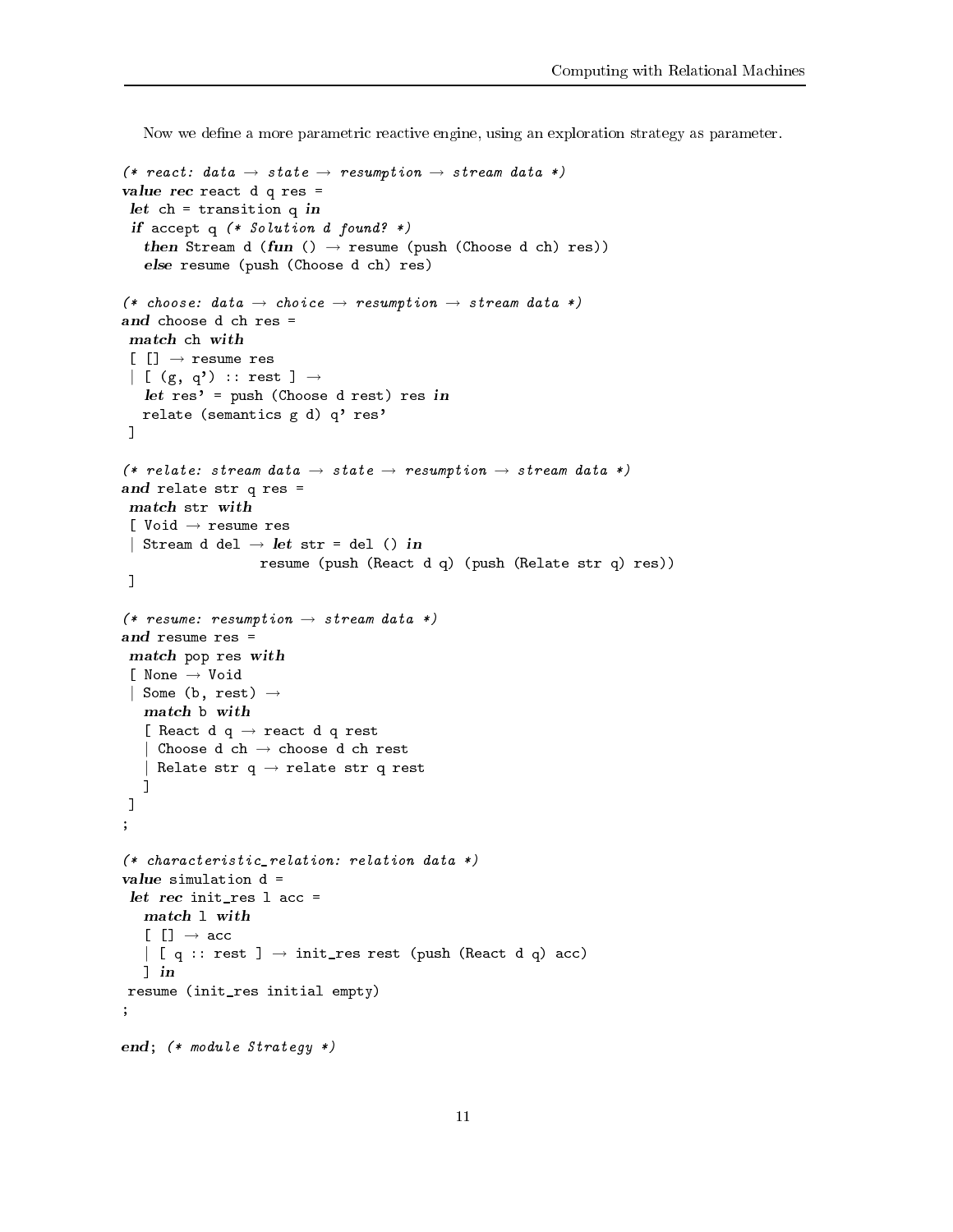#### 5.4. 5.4. A few typi
al strategies

We now give a few variations on search strategies. First of all, we show how the original depth-first rea
tive engine may be obtained by a DepthFirst strategy module, adequate for Finite Eilenberg Machines.

```
module DepthFirst = stru
t
 type resumption = list ba
ktra
k;
 value empty = [℄;
 value push b res = [ b :: res ℄;
 value pop res =
   \lceil \lceil \cdot \rceil \rightarrow \mathbb{N}one
   | [ b :: rest ] \rightarrow Some (b, rest)
   ℄;
end; (* module DepthFirst *)
```
Next we examine the special case of sequential machines, where computations are deterministic. The following simple Seq tactic is adapted to this case.

```
module Seq = stru
t
 type resumption = list ba
ktra
k;
 value empty = [℄;
 value push b res =
   [ React \_ \_ \rightarrow [ b :: res ]
   | Choose \Box \rightarrow [ b ] (* cut : the list contains only one element *)
   | Relate \Box \rightarrow res (* no other delay *)
  ℄;
 value pop res =
   mat
h res with
   [[] \rightarrow None| [ b :: rest ] \rightarrow Some (b,rest)
  ℄;
end; (* module Seq *)
```
Finally, we show how to simulate in a fair way a general machine with a Complete tactic, which s
ans the state spa
e in a top-down boustrophedon manner.

```
module Complete \mathbb{R}^n . The structure \mathbb{R}^n is the structure of the structure \mathbb{R}^ntype resumption = (list backtrack \times list backtrack);
 value empty entrepreneur entrepreneur de la proposition de la proposition de la proposition de la proposition d
 value push b res =
    let (left,right) = res in
    (left, [b :: right]);
 value pop res =
    let (left,right) = res in
    [ [] \rightarrow match right with
                [[] \rightarrow None| [ r :: rrest ] \rightarrow Some (r, (rrest,[]))
               L.
                ℄
    \vert [ 1 :: lrest ] \rightarrow Some (1, (lrest,right))
```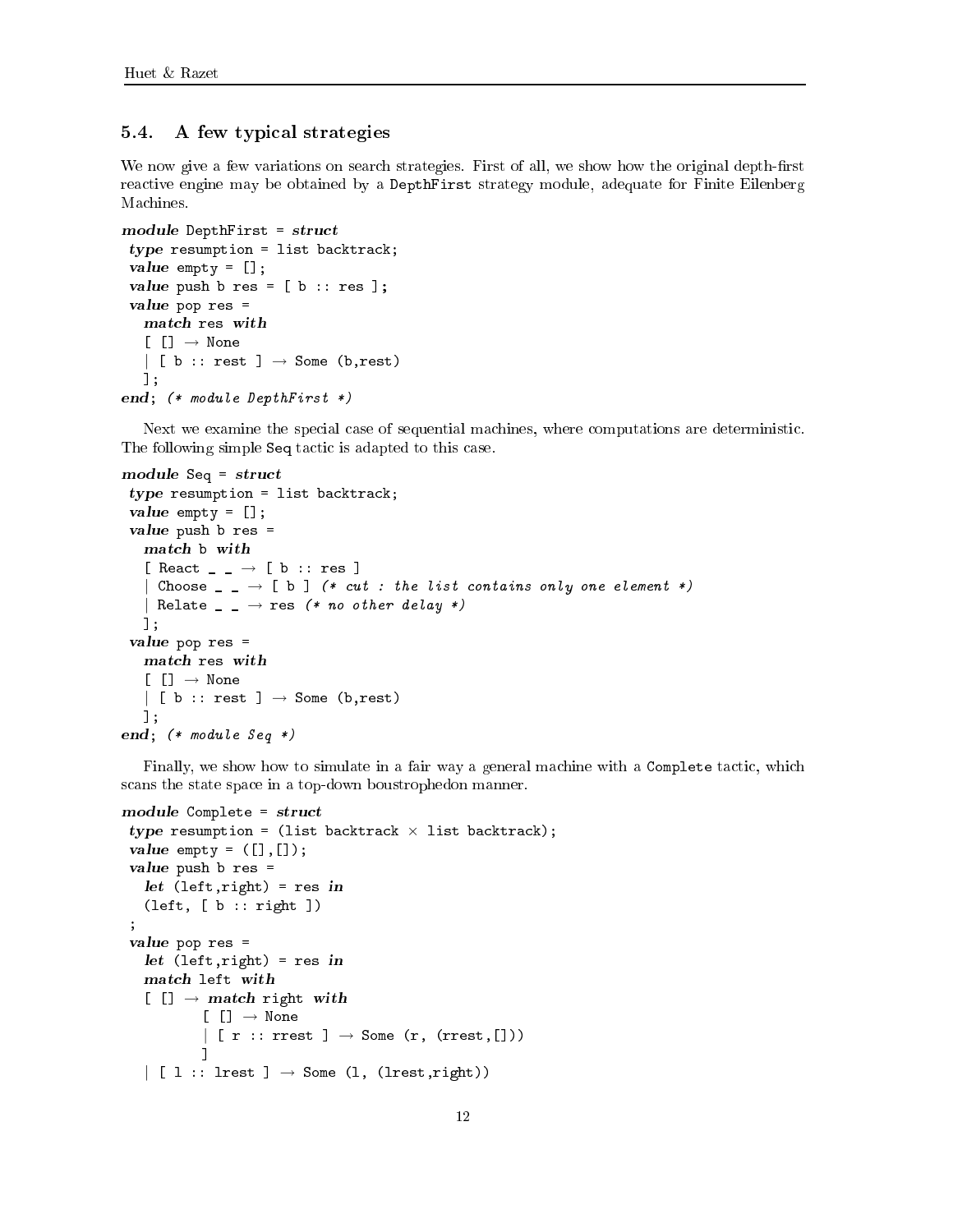$\overline{1}$ ℄  $\cdot$ , end; (\* module Complete \*)

Now we may build the various modules en
apsulating the various strategies.

module Fem  $\mathbf{F}$  both  $\mathbf{F}$  both  $\mathbf{F}$  both  $\mathbf{F}$  both  $\mathbf{F}$  both  $\mathbf{F}$  both  $\mathbf{F}$ module Sequential  $\mathcal{L}$  Sequential engine  $\mathcal{L}$  sequential engine  $\mathcal{L}$  sequential engine  $\mathcal{L}$ module Complete\_Engine = Strategy Complete; (\* The fair engine \*)

end; (\* module Engine \*)

## 6. From regular expressions to automata

Our motivation here is the design of a language for des
ribing the ontrol part of Eilenberg ma
hines. The control part of Eilenberg machines is a finite automaton. It leads us naturally to regular expressions and their translations into finite automata.

There have been more than 50 years of research on the problem of compilation (or translation) of regular expressions into automata. It started with Kleene who stated the equivalen
e between the class of languages recognized by finite automata and the class of languages defined by regular expressions. This topic is particularly fruitful because it has applications to string search algorithms, circuits, synchronous languages, computational linguistics, etc. This wide range of applications leads to several automata and regular expressions variants.

Usually, an algorithm compiling regular expressions into automata is described in an imperative programming style for managing states and edges: states are allo
ated, merged or removed and so on concerning the edges. Surprisingly it seems that there is an applicative manner for describing each of the well-known algorithms. This methodology leads to a formal definition of the algorithm exhibiting important invariants. Of course we are careful to maintain the theoretical complexity of the algorithms.

We focus on fast translations, whose time complexity is linear or quadratic with respect to the size of the regular expression. First we present *Thompson*'s algorithm  $[18]$  and then we review other algorithms that are on
erned by our methodology.

Let us mention Brzozowski's algorithm [5] which translates a regular expression (even with boolean operators) into a *deterministic* automaton. Unfortunately, the complexity is theoretically exponential. Nevertheless, it introduced the notion of regular expression *derivative* which is a fundamental idea pervading other algorithms.

## 6.1. Thompson's algorithm

Thompson presented his algorithm in 1968 and it is one of the most famous translations. It omputes a finite non-deterministic automaton with  $\epsilon$ -moves in linear time.

Let us first define regular expressions as the following datatype:

```
type regexp 'a =
 [ One
   Symb of 'a
   Union of regexp 'a and regexp 'a
   Conc of regexp 'a and regexp 'a
  Star of regexp 'a
 1:
```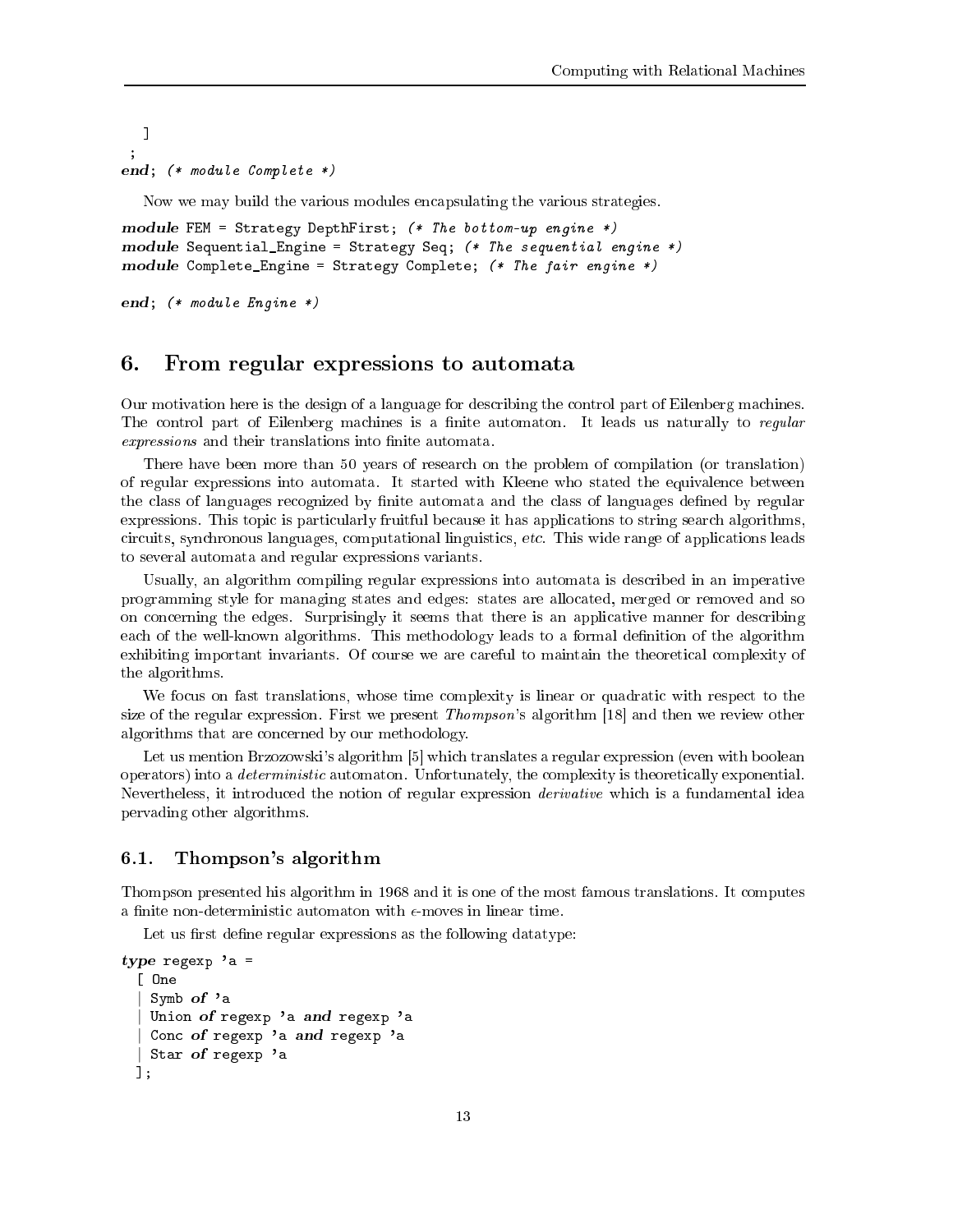The constructor **One** of arity 0 is for the 1 element of the corresponding action algebra. The following constructor Symb of arity 1 is the node for a generator. The type for the generator is abstract as expressed by the type parameter 'a in the definition. The two following constructors are Union and Conc of arity 2 and describe union and concatenation operations. The last constructor Star is for the iteration or Kleene's star operator.

Now we have given the datatype for the input of our algorithm, let us present the datatype for the output (automata). We hoose to implement states of the automaton with integers:

type states  $\sim$  interests and  $\sim$ 

Automata obtained by Thompson's algorithm are non-deterministic and furthermore with  $\epsilon$ -moves. We shall implement the control graph of such non-deterministic automata as a list of fanout pairs associating a list of labeled transitions to a state. This amounts to encoding a set of edges  $s \stackrel{a}{\rightarrow} s'$  or triples  $(s, a, s')$  as an association list.

```
type fanout 'a = (state * list (label 'a * state))
and label 'a = option 'a
and transitions 'a = list (fanout 'a)
;
type automaton 'a = (state * transitions 'a * state);
```
A label is of type option 'a because it may be either an  $\epsilon$ -move of value None or a generator a of value Some a. Note that even if they are non-deterministic, the automata we consider have only one initial and one accepting state.

We shall instanciate the transition function of the control component of our machines by composing the transitions list component of the constructed automaton with the primitive List.assoc, as we shall show later in section 7.

Thompson's algorithm can be summarized very shortly in a graphical way:



The algorithm performs a recursive traversal of the expression and each case corresponds to a drawing. It is presented in the order of the datatype definition: 1, generator, union, concatenation and Kleene's star.

```
(* thompson: regexp 'a \rightarrow automaton 'a *)
value thompson e =
  let re
 aux e t n =
   (* e is current regexp, t accumulates the state space,
      n is last created location *)
```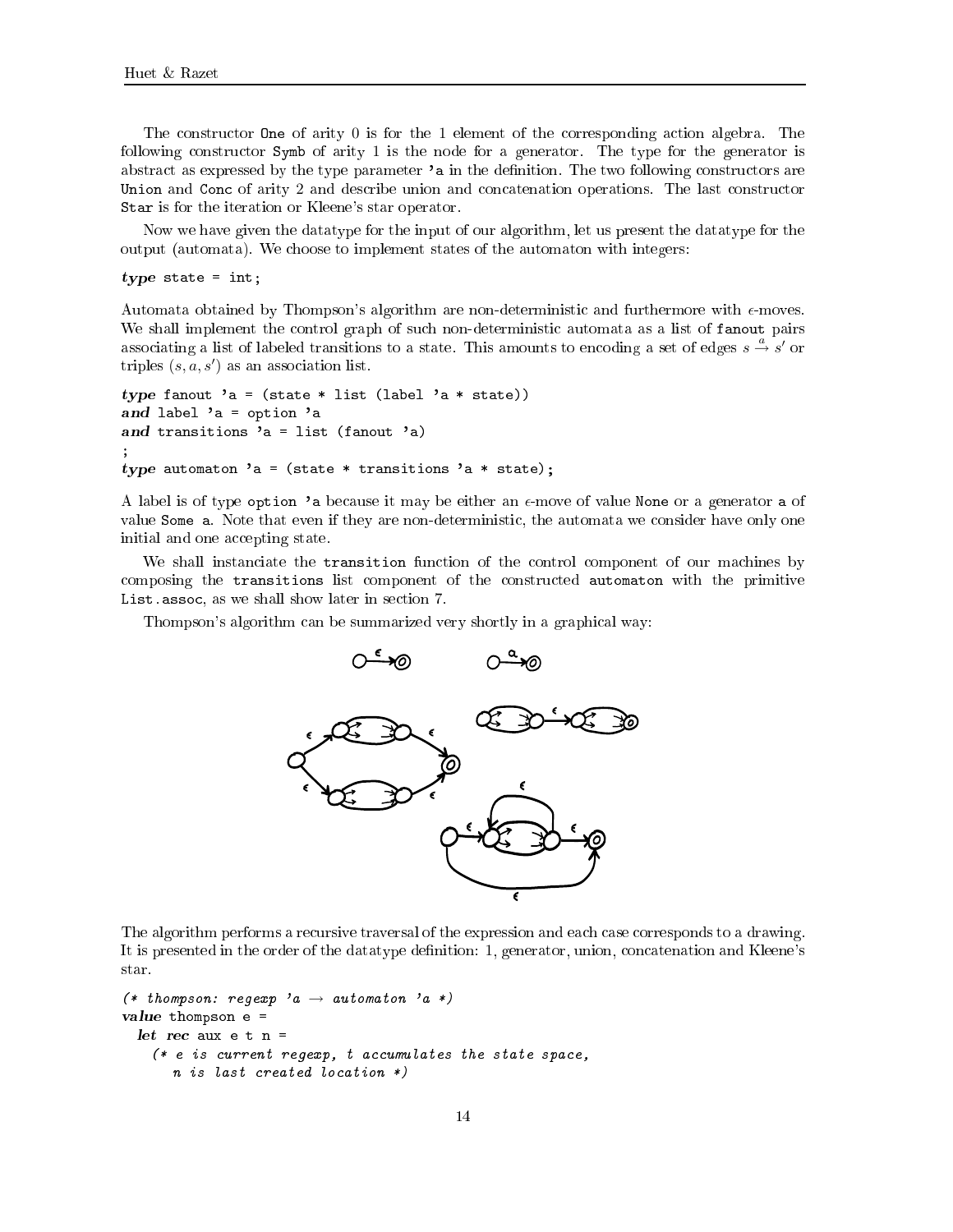```
[ One \rightarrow let n1=n+1 and n2=n+2 in
            (n1, [\n(n1, [\n(None, n2) ]):: t], n2)| Symb s \rightarrow let n1=n+1 and n2=n+2 in
               (n1, [\text{(n1, [ (Some s, n2) ]}) : : t], n2)| Union e1 e2 \rightarrowlet (i1,t1,f1) = aux e1 t n in
    let (i2,t2,f2) = aux e2 t1 f1 in
    (n1, [\n(n1, [\n(None, i1); (\nNone, i2)]):[ (f1, [ (None, n2) ]) ::
                 [ (f2, [ (None, n2) ] ) :: t2 ] ] ], n2)
  | Conc e1 e2 \rightarrowlet (i1,t1,f1) = aux e1 t n in
    let (i2,t2,f2) = aux e2 t1 f1 in
    (i1, [ (f1, [ (None, i2) ]): t2 ], f2)| Star e1 \rightarrowlet (i1,t1,f1) = aux e1 t n in
    Let t1' = \lfloor (f1, \lfloor (None, i1); (None, n2) \rfloor) :: t1 \rfloor in
    (n1, [\n(n1, [\n(None, i1); (\nNone, n2) ]): : t1' ], n2)\lnaux e \begin{bmatrix} 1 & 0 \\ 0 & 0 \end{bmatrix}
```
The algorithm constructs the automaton from the regular expression with a single recursive traversal of the expression. States are created at each node encountered in the expression: each constructor creates 2 states except the concatenation Conc that does not create any state. Remark the invariant of the recursion: each regular subexpression builds an automaton  $(i, fan, f)$  with  $0 < i < f$ and  $dom(fan) = [k..f-1]$ . States are allocated so that disjoint subexpressions construct disjoint segments  $[i..f]$ . This invariant of the thompson function implies that we have to add finally a last (empty) fanout for the final state.

```
(* thompson_alg: regexp 'a \rightarrow automaton 'a *)
value thompson_alg e =
  let (i,t,f) = thompson e in
 (i, [(f, []): : t], f);
```
The function thompson alg implements Thompson's algorithm in linear time and space because it performs a unique traversal of the expression.

### 6.2. Other algorithms

;

We have seen that Thompson's algorithm is linear and can be implemented in an applicative manner. Let us mention also Berry-Sethi's algorithm [3] that computes a non-deterministic automaton (without  $\epsilon$ -move), more precisely a *Glushkov* automaton. This construction is quadratic and we provided an implementation of it in ML  $[12]$ . In 2003, Ilie and Yu  $[13]$  introduced the Follow automata which are also non-deterministic automata. Champarnaud, Nicart and Ziadi showed in 2004 [6] that the Follow automaton is a quotient of the one produ
ed by the Berry-Sethi algorithm (i.e. some states are merged together). They also provide an algorithm implementing the Follow construction in quadratic time. The appli
ative implementation of the Berry-Sethi algorithm may be extended to yield the Follow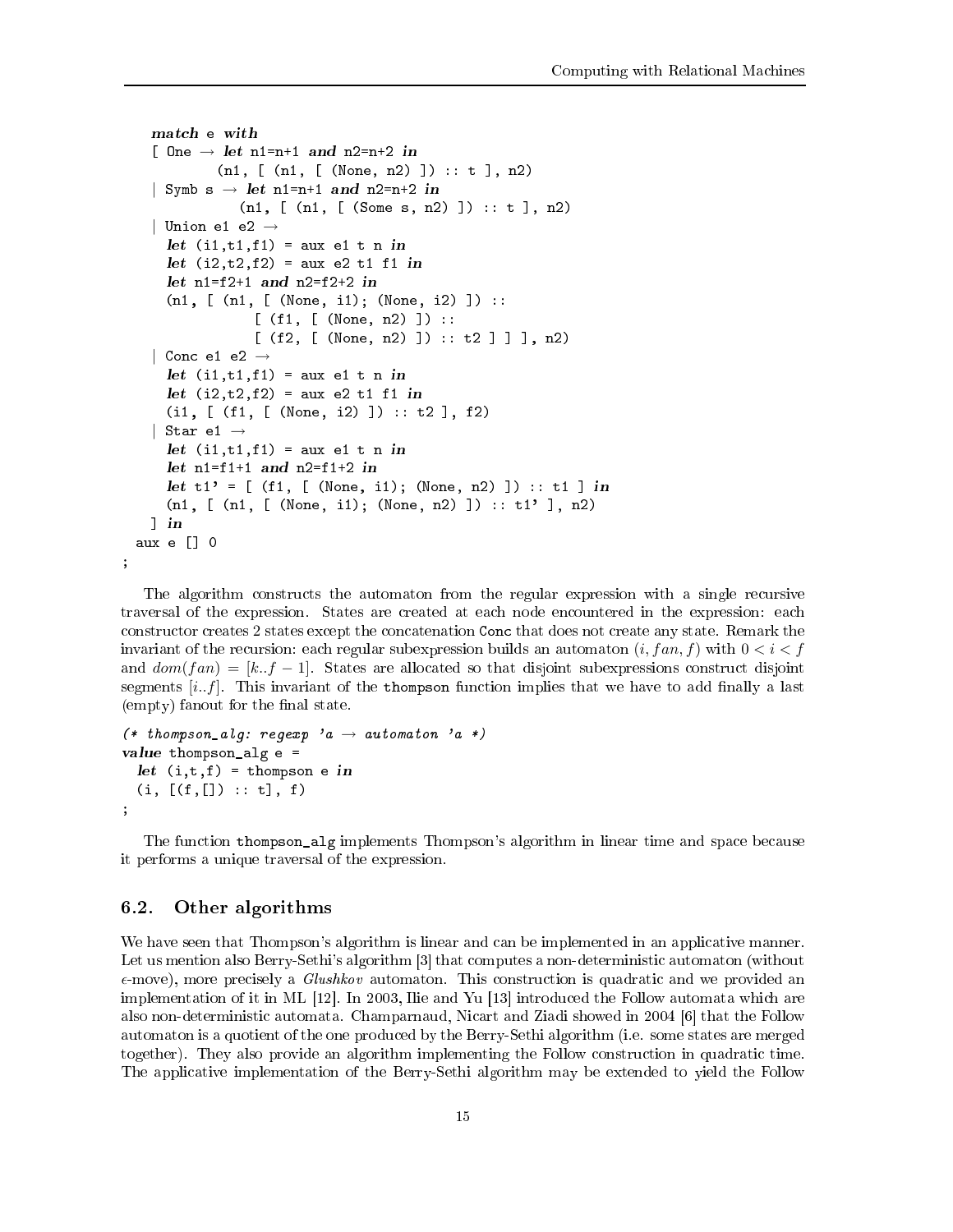automaton. Also, in 1996 Antimirov proposed an algorithm [2] that compiles even smaller automata than the ones obtained by the Follow construction, provided the input regular expression is presented in star normal form (as described in [4]). The algorithm presented originally was polynomial in  $O(n^5)$ but Champarnaud and Ziadi [7] proposed yet another implementation in quadratic time.

It is possible to validate these various compiling algorithms using some of the algebraic laws of action algebras we presented in Section2. In particular, use of idempotency to collapse states will indicate that the corresponding construction does not preserve the notion of multiplicity of solutions. Furthermore, such a notion of multiplicity, as well as weighted automata modeling statistical properties, generalise to the treatment of valuation semi-rings, for which Allauzen and Mohri [1] propose extensions of the various algorithms.

#### $7.$ Working out an example

We briefly discussed above how to implement as a machine a finite automaton recognizing a regular language. We may use for instance Thompson's algorithm to compile the automaton from a regular expression defining the language. This example will show that recognizing the language and generating the language are two instances of machines which share the same control component, and vary only on the data domain and its asso
iated semanti
s. Furthermore, we show in the re
ognition part that we may compute the multiplicities of the analysed string. However, note that this is possible because Thompson's construction preserves this notion of multiplicity.

Let us work out completely this method with the regular language defined by the regular expression  $(a^*b + aa(b^*))^*$ .

```
(* An example: re
ognition and generation of a regular language L *)
```

```
(* L = (a * b | aa(b) * ) * *)value exp =
    let a = Symb 'a' in
    let b = Symb' b in
    let as the contract astarb \mathcal{S} as the contract and contract as the contract and contract and contract and contract and contract and contract and contract and contract and contract and contract and contract and contra
    let aabstar = Con
 a (Con
 a (Star b)) in
   Star (Union astarb aabstar)
;
value (i,fan,t) = thompson_alg exp
,
value graph n = List.associates and a fantassociates and a fantassociates and a fantassociates and a fantassociates and a fantassociates and a fantassociates and a fantassociates and a fantassociates and a fantassociates a
;
value delay_eos = fun () \rightarrow Void
;
value unit_stream x = Stream x delay_eos
;
module AutoRe
og = stru
t
  type data = list 
har;
  type state \mathbf{r}type generator is a contract of the contract of the contract of the contract of the contract of the contract of
  v = 1 . The same state transition \mathcal{A} = \mathcal{A}value initial = [ i ℄;
  value a

ept s = (s = t);
  value semanti
s 
 tape = mat
h 
 with
```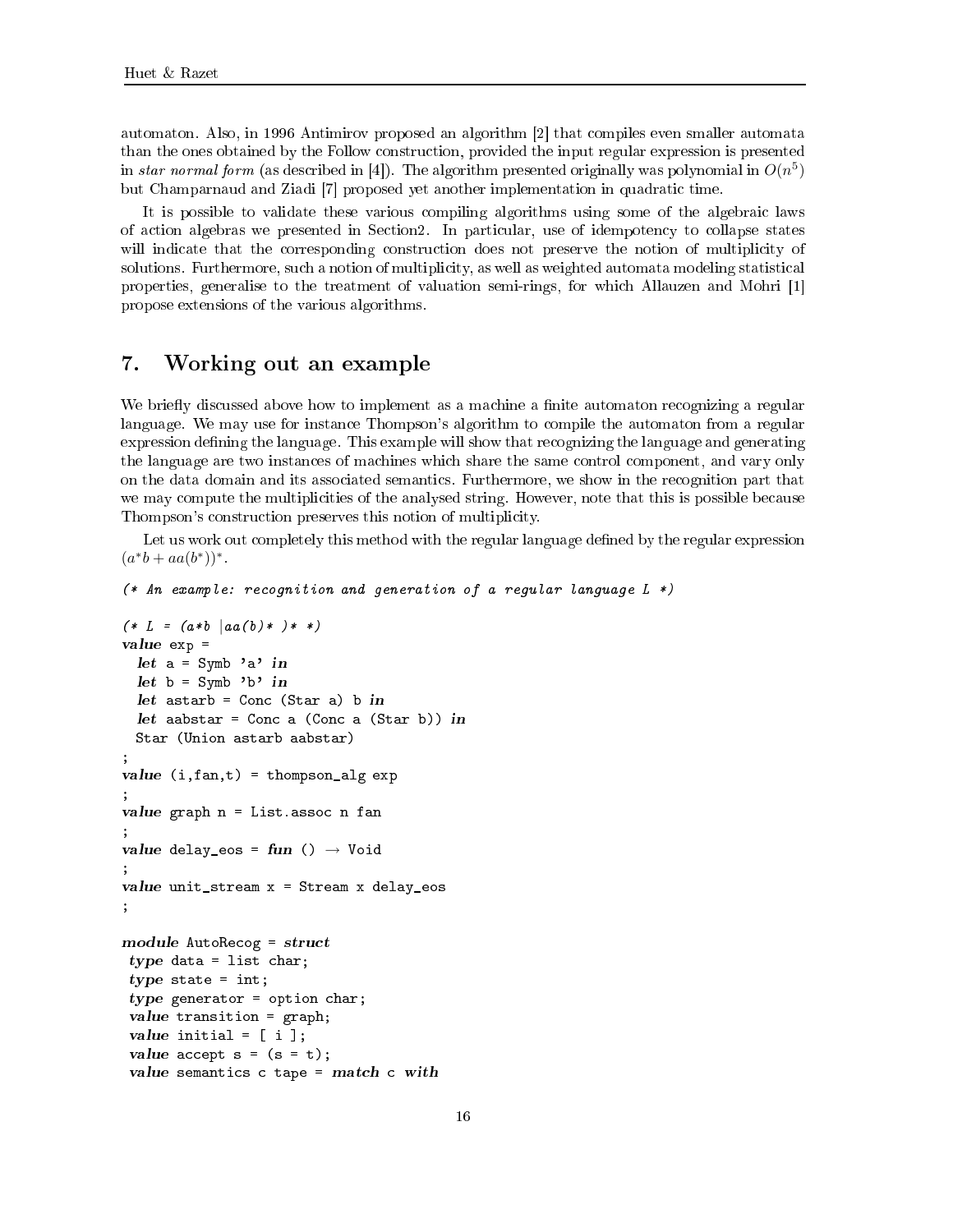```
[ None \rightarrow unit_stream tape
   | Some c \rightarrow match tape with
     [[] \rightarrow Void| [ c' :: rest ] \rightarrow if c = c' then unit_stream rest else Void
     -1
      ℄
  \mathbf{1}:
   . .
end (* AutoReichen)
,
module – Engine Autor – Engine Autoristic
,
(* The Re
og module 
ontrols the output of the sub-ma
hine
   LanguageDeriv, insuring that its input is exhausted *)
module Re
og = stru
t
 type data the second through the second of \simtype state = [ S1 |S2 |S3 ];
 type generator \sim[ S1 \rightarrow [ (1, S2) ]| S2 \rightarrow [ (2, S3) ]
  | S3 \rightarrow []
  ℄;
 v = \frac{1}{2} the initial \frac{1}{2} the initial \frac{1}{2} the initial \frac{1}{2}\mathbf{v} = \mathbf{v}value semanti
s g tape = mat
h g with
   [ 1 \rightarrow LanguageDeriv. Complete_Engine.simulation tape
   | 2 \rightarrow if tape = [] then unit_stream tape else Void
   |\, \_\rightarrow assert False
  \exists :
end (* Reinholden) en de en de groep van de groep van de groep van de groep van de groep van de groep van de g
;
module WordRe
og = Engine Re
og
;
module and structure and module
 type data the second through the second of \simtype states \sim intervals.
 type generator = option 
har;
 \mathbf{v}value initial = [ i ℄;
 \mathbf{v} = \mathbf{v}value semanti
s 
 tape =
   [ None \rightarrow unit_stream tape
   | Some c \rightarrow unit_stream [ c :: tape ]
  1;end (* AutoGen *)
;
 type data = (list 
har * int); (* string with 
redit bound *)
 type states \sim intervals.
 type generator = option 
har;
 v = 1 . The same state transition \mathcal{A} = \mathcal{A}
```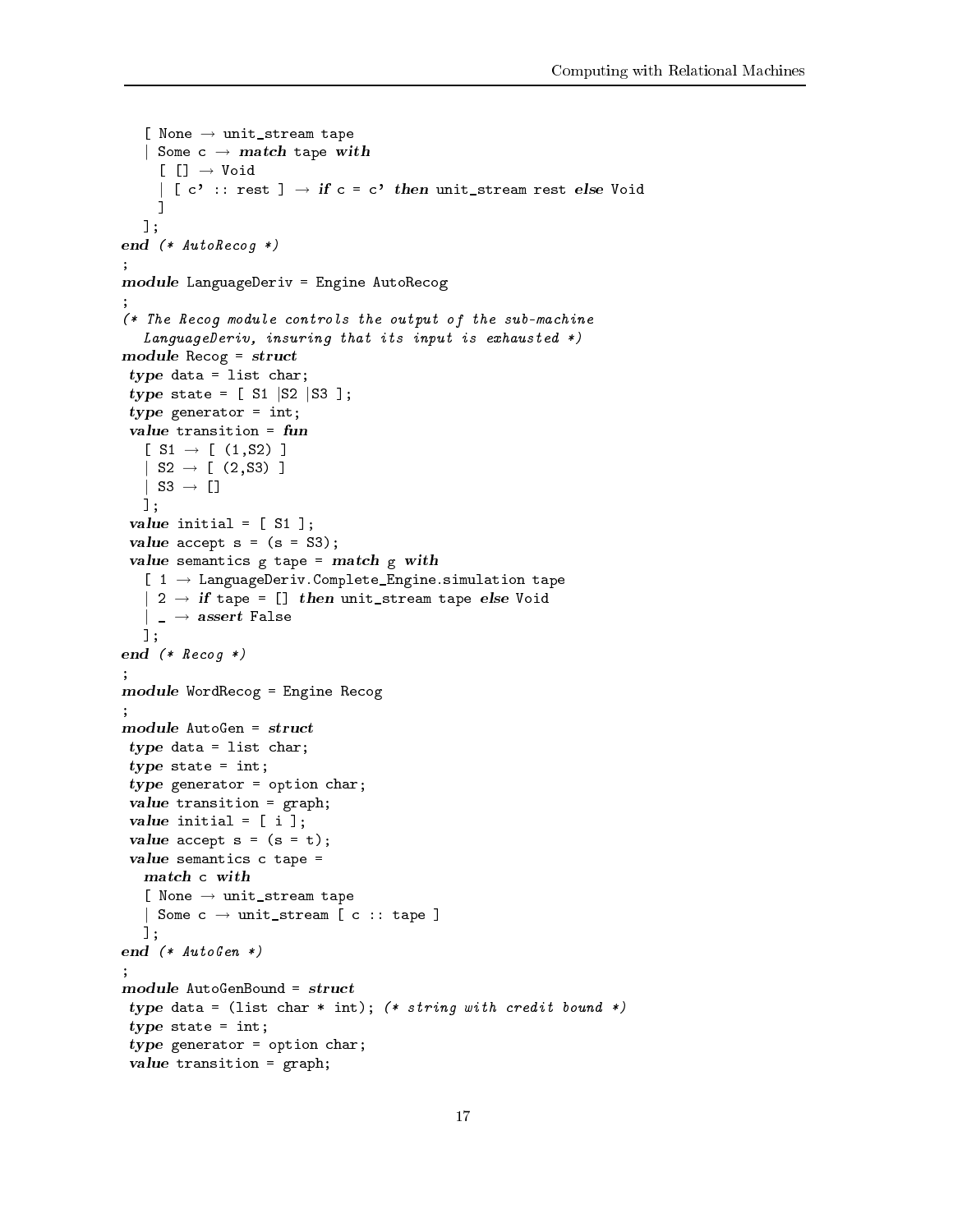```
value initial = [ i ℄;
 value a

ept s = (s = t);
 value semanti
s 
 (tape, n) =
      [ None \rightarrow unit_stream (tape, n)
      | Some c \rightarrow \text{unit\_stream} ([ c :: \text{ tape}], n-1)
     \exists;
end (* AutoGenbeurg)
;
module WordGen = Engine AutoGen;
module WordGenBound; = Engine AutoGenBound;
(* Servi
e fun
tions on 
hara
ter streams for testing *)
(* print char list *)value print_
l l =
   [ [ ] \rightarrow ()| [ c :: rest ] \rightarrow let () = print_char c in aux rest
   \lndo {\bf a} and {\bf a} is a string to {\bf a} . The string term in the string term in the string {\bf a}\ddot{\phantom{a}};
value iter_stream f str =
    [ Void \rightarrow ()
   | Stream v del \rightarrow let () = f v in aux (del ())
   \lnaux str
;
la la printa printa printa printa printa printa printa printa printa printa printa printa printa printa printa
;
<u>value is strain</u>
    \textbf{\textit{if}} i \geq n \textbf{\textit{then}} Void
      [ Void → Void
      | Stream v del \rightarrow Stream v (fun () \rightarrow aux (i+1) (del ()))
     \lnaux 0 str
;
    [ Void \rightarrow n
    | Stream _ del \rightarrow aux (del ()) (n+1)
    \lnaux s 0
;
(* Now we show typi
al invo
ations: *)
print_string "Recognition of word ' aaaa' with multiplicity: '';
```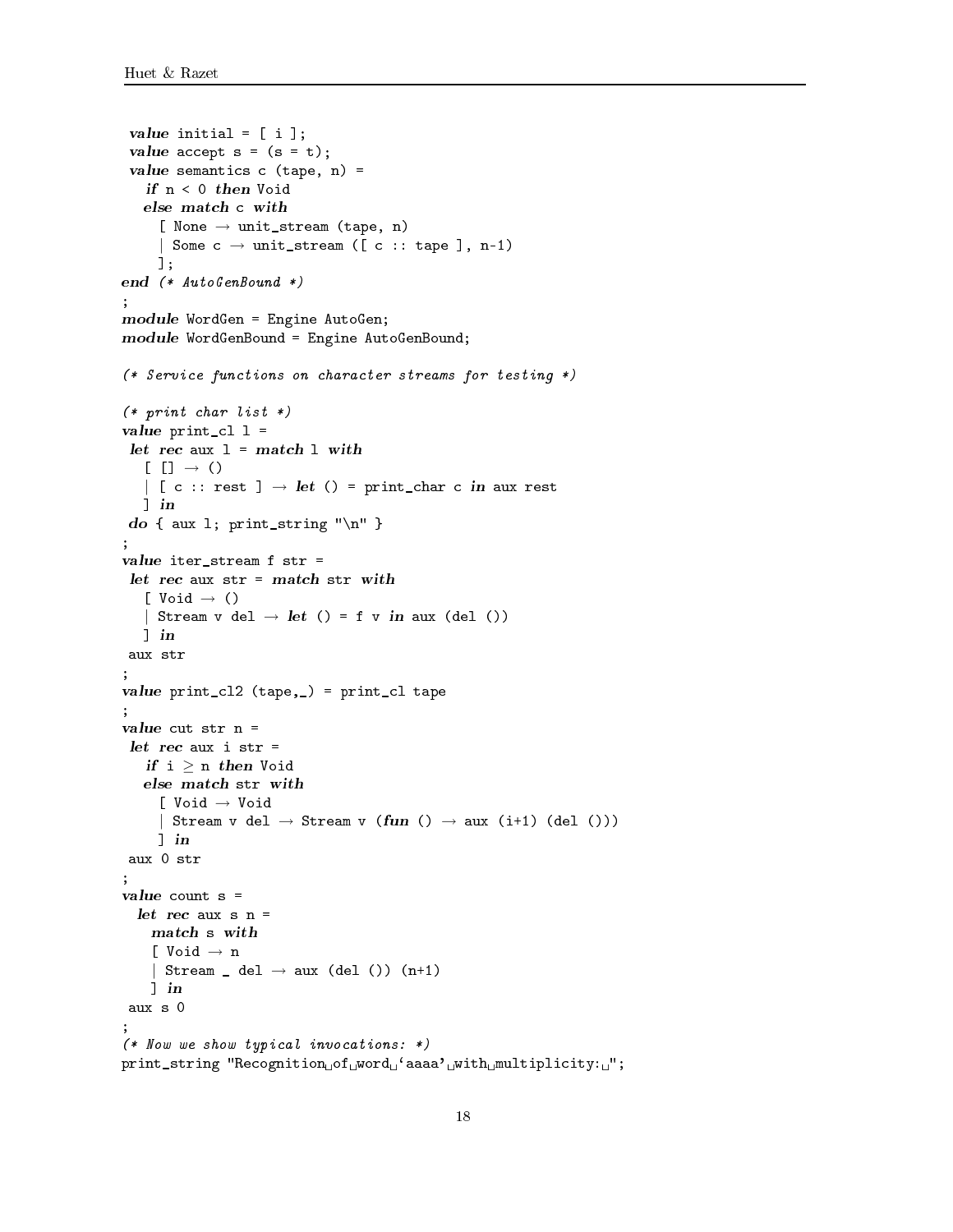```
print_int (count (WordRecog.FEM.simulation ['a' ; 'a' ; 'a' ; 'a' ]));
print newline ();
print\_string "Recognition of word ' aab' with multiplicity: '';
print_int (count (WordRecog.FEM.simulation ['a' ; 'a' ; 'b' ]));
print_newline ();
(* Remark that we generate mirror images of words in L *)
print\_string "First<sub>u</sub>10<sub>u</sub>words<sub>u</sub>in<sub>u</sub><sup>~</sup>L<sub>u</sub>in<sub>u</sub>a<sub>u</sub>complete<sub>u</sub>enumeration: \n";
iter_stream print_cl (cut (WordGen.Complete_Engine.simulation []) 10);
print_string "All<sub>U</sub>words<sub>U</sub>in<sub>U</sub>"L<sub>U</sub>of<sub>U</sub>length bounded by 13:\n";
iter_stream print_cl2 (WordGenBound.FEM.simulation ([],3));
```
The output of executing the above code is shown below:

```
Recognition of word 'aaaa' with multiplicity: 1
Recognition of word 'aab' with multiplicity: 3
First 10 words in \tilde{}L in a complete enumeration:
\mathbf bba
aa
baa
baa
baaa
bbaa
bb
baaaa
All words in ~L of length bounded by 3:
baa
bba
ba
bab
bbb
hhaab
\mathbf{h}baa
baa
aa
```
# Conclusion

We presented a general model of non-deterministic computation based on a computable version of Eilenberg machines. Such relational machines complement a non-deterministic finite state automaton over an alphabet of relation generators with a semantics function interpreting each relation functionally as a map from data elements to streams of data elements. The relations thus omputed form an action algebra in the sense of Pratt. We survey some algorithms which permit to compile the control component of our machines from regular expressions. The data component is implemented as an ML module onsistent with an EMK interfa
e. We show how to simulate our non-deterministi ma
hines with a reactive engine, parameterized by a strategy. Under appropriate fairness assumptions of the strategy the simulation is complete. An important special case is that of finite machines, for which the bottom-up strategy is complete, while being efficiently implemented as a flowchart algorithm.